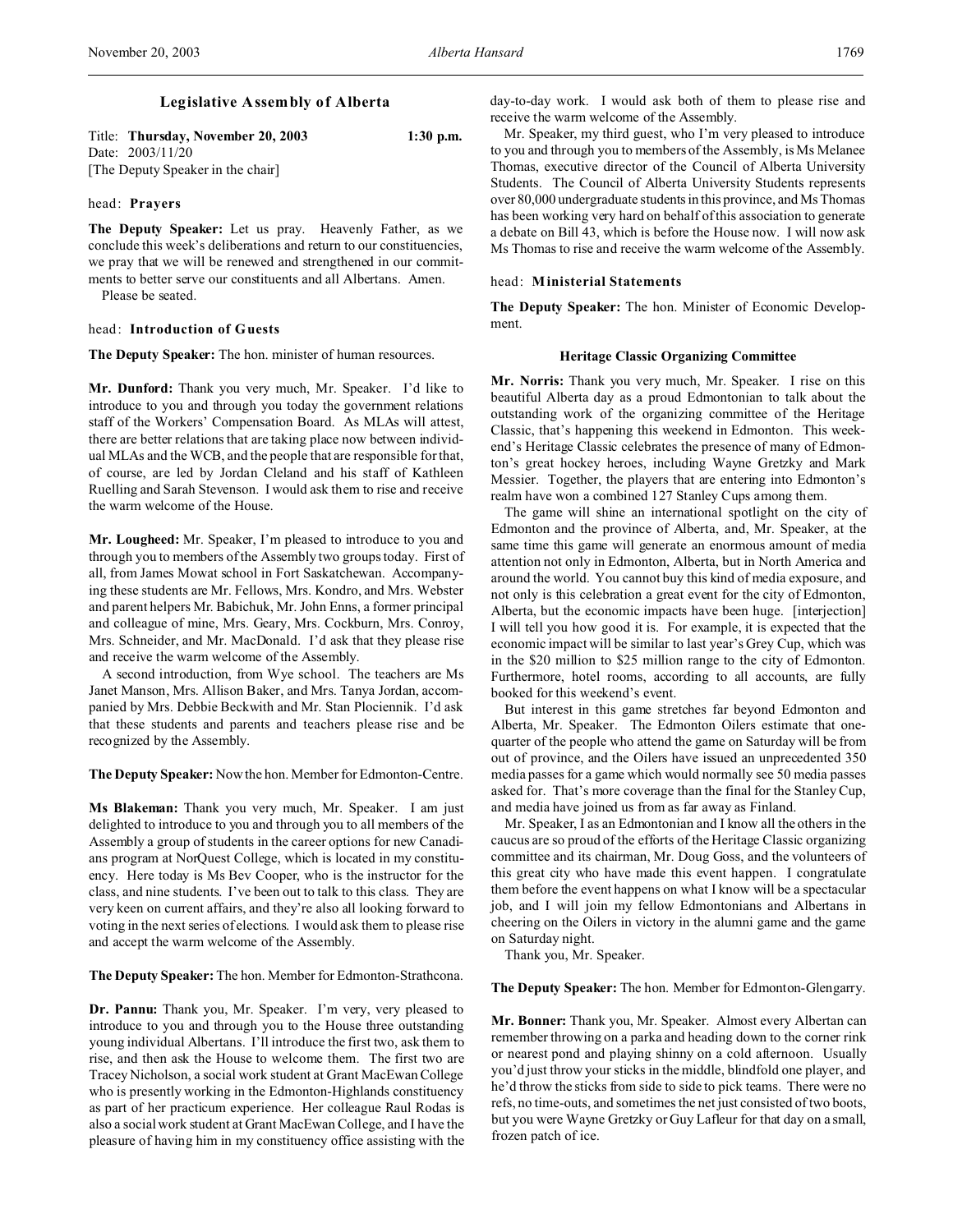These fond memories are going to be played out before us in a larger-than-life fashion at the Heritage Classic. This outside game will definitely be a spectacle with not only two of the most famous franchises in the NHL's history having a match but also the megastar matchup between the former stars of both teams that will precede the game. With players like Guy Lafleur, Larry Robinson, and Kirk Muller on the Habs side matching up against Oiler all-stars Wayne Gretzky, Mark Messier, and Paul Coffey, the game is going to be as good as any hockey fan could imagine.

This event is a first in the NHL, and we'd like to recognize the tremendous amount of effort by all parties involved in getting this off the ground. The international exposure that Edmonton will receive will be a major boost for the economy and an excellent way to showcase the city. This hockey game is just a culmination of a number of events that start the day and go on throughout the weekend so that everyone should and will get the chance to take part in the magic.

Thank you very much.

#### *1:40*head: **Oral Question Period**

**The Deputy Speaker:** The hon. Member for Edmonton-Gold-Bar.

#### **Electricity Deregulation**

**Mr. MacDonald:** Thank you very much, Mr. Speaker. Support for this government continues to short-circuit. Today at the Alberta Association of Municipal Districts and Counties a resolution presented by Parkland county was carried by a vast majority of those in attendance. Part of this resolution reads:

Alberta's farmers, businesses, indu stry, residents and n ot-for-profit groups have faced hardships through higher annual energy costs, inconsistent provincial rebate programs, unfair and inefficient billing procedures and uncertainty in market supplies and contracts.

My first question is to the Minister of Energy. Why is this government continuing to ignore this group of rural leaders who request that the government of Alberta abandon and reverse the process of deregulation of utilities?

**Mr. Smith:** Well, Mr. Speaker, I was at the AAMD and C this morning. I didn't see the member there, but I did answer the one question that was put to me in the bear pit, and then I was notified of the resolution. In fact, individuals in the Aquila network have paid the highest prices for the last two years. They have the highest deferral accounts in Alberta.

**An Hon. Member:** That's EPCOR.

**Mr. Smith:** That's the Aquila network with EPCOR being a retail provider.

Not only, Mr. Speaker, have they had that charge on them, but they've also been plagued by commercial incompetency. They've had difficulties with meter reads. They've had difficulty matching distribution charges with the time that they bill the energy.

We are also at the end of that. This is the last 40 days of deferral accounts in that network and, as a matter of fact, all of Alberta with the exception of Enmax, Calgary. EPCOR has filed a rate bringing the price down by over a half-cent, and that alone is going to make substantial savings. So these people can look forward to as much as a 20 to 25 percent reduction.

**The Deputy Speaker:** Okay. Thank you. The first supplemental if it hasn't been answered yet.

**Mr. MacDonald:** Thank you, Mr. Speaker. Again to the same minister: why is this government continuing to spend \$3 million on a propaganda campaign that attacks the sovereignty and the selfsufficiency of an Alberta tradition that works, rural utilities?

**Mr. Smith:** Mr. Speaker, there is so much fabrication in that preamble in that question that it really doesn't represent a question that could be logically answered.

**Mr. MacDonald:** Again to the same minister, Mr. Speaker: given that the economic boondoggle that has been electricity deregulation has already cost Alberta consumers over \$8 billion, how much longer will this government force higher energy costs on Alberta consumers before you unplug deregulation?

**Mr. Smith:** Well, Mr. Speaker, the economic boondoggle that sits in Alberta happens to be that this is the fastest growing economic jurisdiction in North America. When this growth started, there was a report out that said: how much electricity will you need? And it said: the amount of electricity that you're using today, in 2003, you will need in 2014. So, in fact, 45 percent new load growth supporting the fastest growing economic jurisdiction in North America has been put here on time and inside a price envelope that can be afforded by Albertans.

There have been difficulties in the consumer marketplace. We're working very hard to correct them. But deregulation, competitive generation has allowed Alberta to grow, unlike Saskatchewan, Manitoba, British Columbia, which have been choked off by the fact of socialist regulation.

**The Deputy Speaker:** Second main question. The hon. Member for Edmonton-Gold Bar.

### **Electricity Prices**

**Mr. MacDonald:** Thank you very much, Mr. Speaker. My second question this afternoon is quite interesting. It's a comparison. Now, this document is an economic assessment from this particular government prior to 1993, when the current Premier was elected and the interprovincial industrial electricity prices for this province are the cheapest in Canada. Now, yesterday or the day before another utility study was issued, and it indicates that we have some of the highest electricity prices in North America. My first question is to the Minister of Energy. He may not want to answer, but how do you explain that this study indicates that Edmonton, Alberta, has the second highest electricity prices for residential customers in Canada? If electricity deregulation is working so well, explain that.

**Mr. Smith:** Mr. Speaker, how can the member explain the fact that British Columbia has a \$7 billion debt on their hydro? How can the member explain that Manitoba, that's going probably 10 percent over the last four years, is swimming in a sea of red ink and they have a \$7 billion debt that their taxpayers are going to have to pay for? He's very comfortable taxing tomorrow's Albertans, very comfortable, but we're not.

**The Deputy Speaker:** The hon. member.

**Mr. MacDonald:** Thank you, Mr. Speaker. Again to the same minister: given that the average price for large power customers in Vancouver is 4 cents a kilowatt, in Regina it's 5 cents a kilowatt, in Winnipeg it's 3 cents a kilowatt, and in Edmonton it's 7 cents a kilowatt, how much longer before you unplug electricity deregulation and restore our economic advantage? These are the statistics, and you can't hide from them.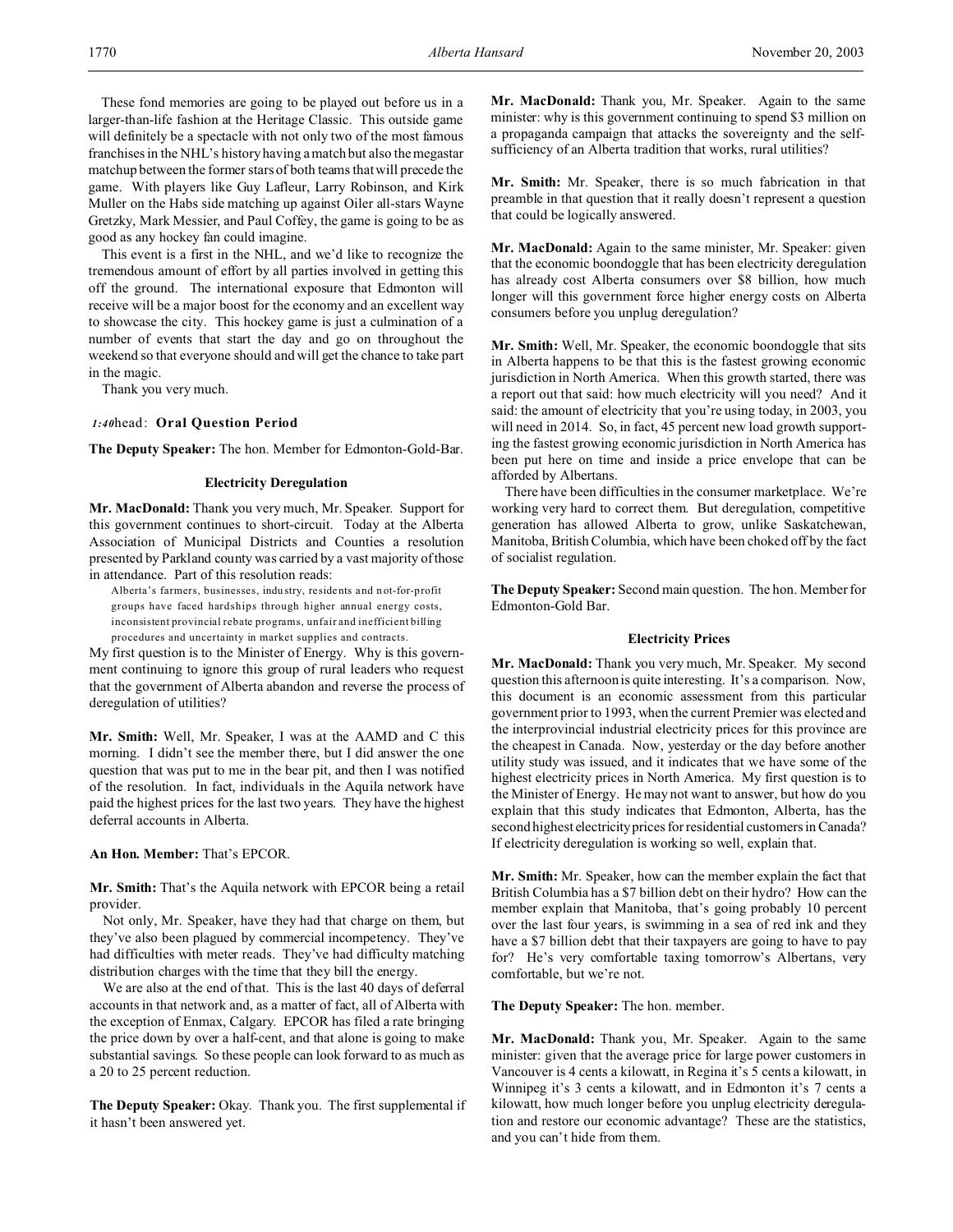**Mr. Smith:** Well, Mr. Speaker, I mean, the answers are so obvious. I know he wants to talk about the one or two large users left in Manitoba. I know he wants to talk about the highest tax rate in Canada, in Manitoba. I know he wants to talk about a sales tax in British Columbia. I know they want to talk about the tremendous amount of debt left to those provinces.

You know, we're not going to dwell in the past, because we're the fastest growing economic jurisdiction in North America. It's been put forward by a number of groups that we're going to grow again, yet at the same time the Royal Bank comes out and says: "Where's the second most affordable jurisdiction to buy a house in Canada? Alberta." And that includes utility rates.

**Mr. MacDonald:** That is, Mr. Speaker, if you don't want to turn your lights on.

Now to the Minister of Economic Development: will you conduct a study, please, on behalf of the citizens of this province to just prove once and for all how much of our economic advantage has been eroded because of high electricity costs for power users in both small and large accounts?

**Mr. Norris:** You know, Mr. Speaker, I've been jumping to get up here. Thank you for the question, hon. member, because you are so wrong, so wrong.

Let me tell you exactly what we do. If the hon. member took the time to read the reports that our department produces, he would know that KPMG does an annual study about the cost comparative between seven cities in Canada and seven in the United States, all of medium to large size of Edmonton. Every single time Edmonton and Calgary come out number one or two. Lethbridge comes out number one in small; Medicine Hat, number two.

I would like to talk for a moment, Mr. Speaker, about reality. I want to talk about reality, about what we don't say as the government, what other people are saying about Alberta. The TD Financial Group says that the Alberta Calgary/Edmonton corridor has the potential to become the most prosperous place in North America. The Bank of Montreal describes the Alberta government as a fiscal paragon of virtue, and the Conference Board of Canada metropolitan outlook for Alberta says that it will lead the nation again . . . [interjections]

**The Deputy Speaker:** The hon. Member for Edmonton-Ellerslie. [interjections]

#### **Automobile Insurance Rates**

**Ms Carlson:** Thank you, Mr. Speaker, and thanks for all of your support.

Mr. Speaker, under the government's auto insurance plan it won't matter if you're male or female, 16 or 60, married or single, but if you're from Edmonton, you'll pay more than any other Albertan. Again Edmonton government MLAs have failed this city. My questions are to the Minister of Economic Development. Given this minister's willingness to study the economic impact of consolidating Edmonton's airports, will he study the economic impact of charging Edmontonians more for auto insurance than any other Albertan?

*1:50*

**Mr. Norris:** Well, Mr. Speaker, I don't even know where to begin. The inferences in the question to Edmonton MLAs not standing up for Edmonton is absolute poppycock. Absolute poppycock. As a result, we have through the hard work of the Member for Medicine Hat and the Finance minister worked out a program to realize that the actuarial function of Edmonton versus Calgary has been worked

in and will be phased out over the next three years to level the playing field. In actual fact, if we wanted to get involved in managing insurance companies, which we don't, then we would do what the hon. member is suggesting. We are not going to do that; we're going to let the market decide.

**Ms Carlson:** Mr. Speaker, we want to talk about auto insurance rates before the next election. Will this minister tell us why he and his Edmonton colleagues could not stop the government from punishing Edmontonians with higher auto insurance rates than for any other Albertan?

**Mr. Norris:** It would appear to me that my answer flew right over the heads of the opposition, Mr. Speaker, so I'll try again. The bottom line is that we do not get involved in telling insurance companies the actuarial responsibilities they have. We do fight vigorously to say that if we are not looking at leveling the playing field in certain areas, then we'll do it in others, but in this particular case we have a commitment from this government to over the next three years level that playing field. I can tell you that every single one of the Edmonton colleagues as well as every colleague in here fought for that.

**The Deputy Speaker:** To supplement, the hon. Minister of Finance.

**Mrs. Nelson:** Thank you very much, Mr. Speaker. I'd like to briefly supplement the answer from the Minister of Economic Development. I can tell you very clearly that the MLAs from the capital region have been very, very forthright in coming forward in this new package and making sure that everyone in this province is dealt with fairly and in particular have represented their ridings and have led the way to help us put in place a structure that takes us down from four regional areas to, in fact, three regional areas but keeps in mind the fact that the actuarial assessments that have occurred clearly show that in the past – in the past – the claims experience in Edmonton has in fact been higher than other jurisdictions within the province. That is balancing off and, therefore, has allowed us to move to a system that will bring us into three geographical areas, and that has been brought forward by our entire caucus.

# **Speaker's Ruling Improper Questions**

**The Deputy Speaker:** Before recognizing the hon. Member for Edmonton-Ellerslie, just a reminder that question period is designed to bring the government, which is the cabinet, to account for what they're doing. It's not to bring the caucus to account. Many of the answers, although helpful, really were responding to a question that was inappropriate.

The hon. Member for Edmonton-Ellerslie.

**Automobile Insurance Rates** *(continued)*

**Ms Carlson:** Thank you, Mr. Speaker. To the same minister: given that even the insurance industry is against this government's plan, isn't it time for a better plan? Why don't you just adopt a public insurance plan like we've been asking for?

**The Deputy Speaker:** The hon. Minister of Finance. [interjections] The hon. member, I'm sure, realizes that usually the question goes to the minister responsible for that avenue of concern. The direction goes to whomever, and in this case it's the Minister of Finance.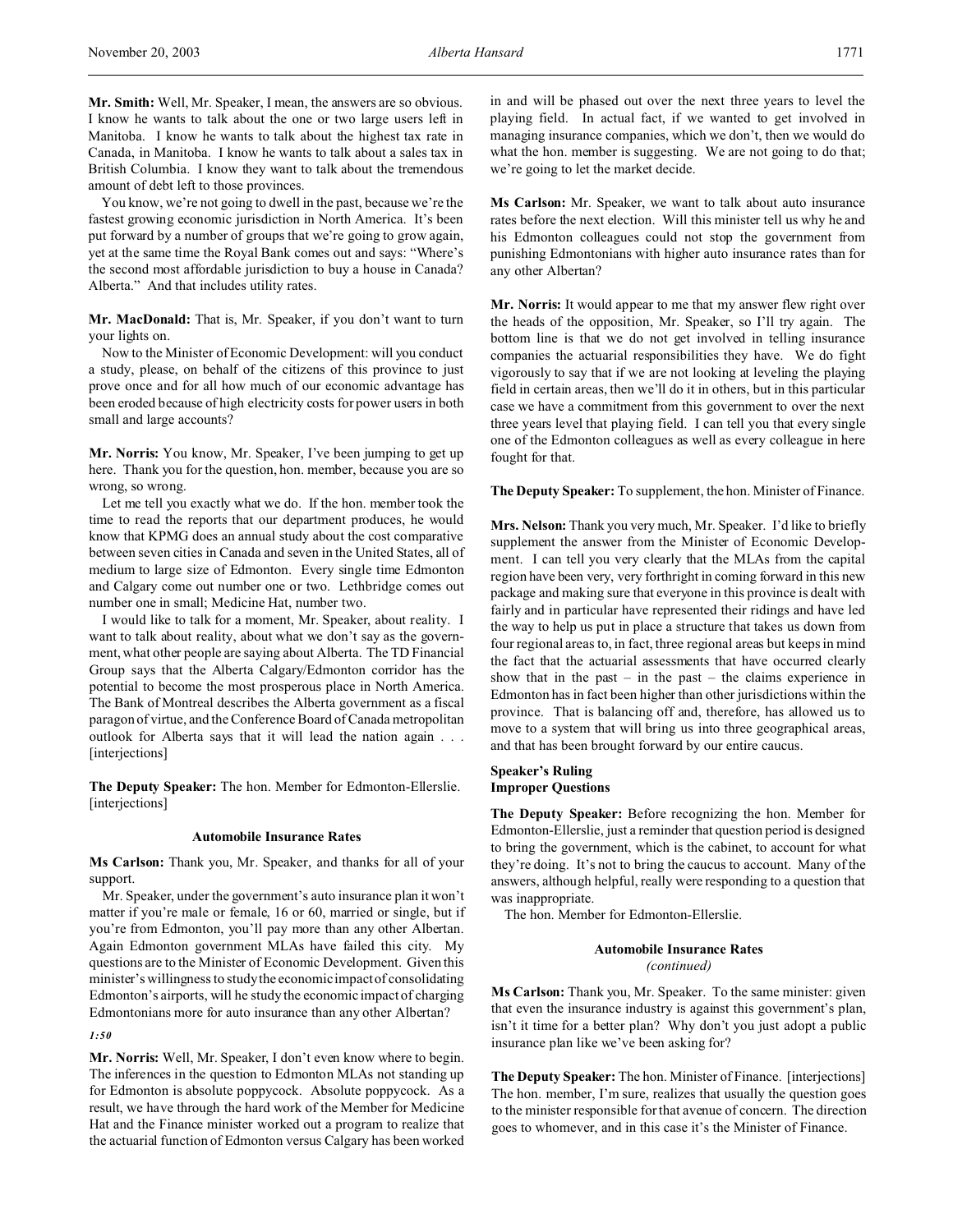**Mrs. Nelson:** Thank you very much, Mr. Speaker. This group across the way has been promoting government insurance and the government getting into the business of business. We are not in that mode on our side of the House. We believe that the industry can operate fairly and equitably within this province. Is the industry angry with some of the reforms? Yes. Are the accident lawyers angry with some of the reforms? Yes. Are the consumers going to be happy? Yes.

So, obviously, we are moving in the right direction because we are dealing with the obligation we have to the consumers to make sure that we have a fair, accessible, affordable, and comparably priced insurance package within this province, and that's the package we've put forward. I know the opposition party doesn't like that because they want government insurance. We're not going down that path, Mr. Speaker. We're going to have the private sector deliver insurance to the people of this province.

**The Deputy Speaker:** The hon. leader of the third party.

# **Energy Deregulation** *(continued)*

**Dr. Pannu:** Thank you, Mr. Speaker. Today the overwhelming majority of delegates at the annual convention of municipal districts and counties have sent a clear message to this government: abandon and reverse disastrous deregulation policy. The Tory government's foray into deregulation can be summed up by the five Cs: crisis, confusion, chaos, conflict, and confrontation. My question is to the Minister of Energy. Will the government turn its back on the five Cs and abandon and reverse deregulation of Alberta's electricity and natural gas utilities, and if not, why not? A clear answer.

**Mr. Smith:** Mr. Speaker, if it weren't so corny, concealed, coagulated, covert, and clandestine an attack by the other member, I would gladly respond to it. Just because the third party took claim to leaking the report of the Advisory Council on Electricity, I would direct the member – I guess he was busy leaking and didn't have time to do some reading – to read page 1, that says, "Specifically, the Council recommends that the government develop a clear game plan for the next . . . five years and stick to it," looking for that kind of certainty.

We're responding to those reports, Mr. Speaker. We're responding to the work that over 800 Albertans supplied to the Advisory Council on Electricity, the good work of the people on that advisory committee, the good work by the members for Whitecourt-Ste. Anne and Leduc on this. So that is one area we take our direction from. Of course, we're going to listen to what the Alberta Association of Municipal Districts and Counties have said to us, but, you know, it's a large issue, and the good part of it is that there's power here, there's economic growth here, people are buying houses, land prices are increasing, and I'm glad that we have this item to discuss.

**The Deputy Speaker:** First supplemental, the hon. Member for Edmonton-Strathcona.

**Dr. Pannu:** Thank you, Mr. Speaker. A second question to the same minister. I hope this time he'll listen more carefully. If he thinks that everything is hunky-dory, as he claims, then why did the overwhelming majority of delegates at the AAMDC convention urge the government and him to abandon and reverse utility deregulation? Why are they saying this to you?

**Mr. Smith:** Well, Mr. Speaker, probably the same reason as why they asked me one question in a bear-pit session that lasted over an hour.

**The Deputy Speaker:** Final supplemental.

**Dr. Pannu:** Thank you, Mr. Speaker. My final question is to the more reasonable member of the front benches there, the Deputy Premier of the province of Alberta. Why is the government refusing to listen to rural politicians, who know firsthand the hardships caused by the government's disastrousderegulation policies, Madam Minister?

**Mrs. McClellan:** Well, Mr. Speaker, first of all, as a member of a rural community and as a representative of a rural community I know how important it is to have a safe, reliable supply of power. If I were the operator of a hog operation, who depends by the moment on power, of a feather industry, where 15 minutes out of power can devastate their whole livelihood, I would appreciate the fact that I have a safe, reliable source of power. I am not facing blackouts, brownouts, or rolling power outages in rural Alberta today, which, if any of us look back to prior to deregulation, was a very serious risk. In fact, many of the same media that write stories today about deregulation wrote stories about the looming brownouts. We appreciate having increased energy occurring. In fact, we in rural Alberta appreciate being contributors to a good environment by cogeneration through collecting methane from hog operations.

# *2:00*

Mr. Speaker, I would really encourage the hon. member, instead of trying to find the narrow political issues, to look at the other half of the glass and see what has happened since power deregulation. Talk about wind energy, talk about bioenergy, talk about the investments that have been made in this province, and talk about the fact that the economic advantage in this province comes from the complete economy, not a single issue.

**The Deputy Speaker:** The hon. Member for Edmonton-Manning.

### **Edmonton City Centre Airport**

**Mr. Vandermeer:** Thank you, Mr. Speaker. Media reports this morning are claiming that the province is intent on seizing the Edmonton City Centre Airport in an attempt to keep the Edmonton Regional Airports Authority from following through on its announced intention to cease all scheduled flights into the airport as of January 2005. My first question is for the Minister of Economic Development. Can the minister clarify just what the province's intentions are regarding the survival of Edmonton City Centre Airport?

### **The Deputy Speaker:** The hon. minister.

**Mr. Norris:** Thank you very much, Mr. Speaker. Before I give my answer, I would like to reiterate my thanks to the Member for Peace River and the Member for Lesser Slave Lake for all the work they've done on this particular file.

Mr. Speaker, I need to clarify that comments that were portrayed to say that the Alberta government is looking at seizing the airport are absolutely false. They were taken out of context, and they were not the comments we wanted to make. What we did want to talk about is the absolutely vital nature that this municipal airport plays in economic development not only in northern Alberta but in rural Alberta, in Lethbridge, Medicine Hat. To that end we feel that the airport authority needs to revisit the decision they made. To that end we are going to encourage them with every ounce of being we have to look at what it is they're doing and look at the great opportunity that exists with that airport.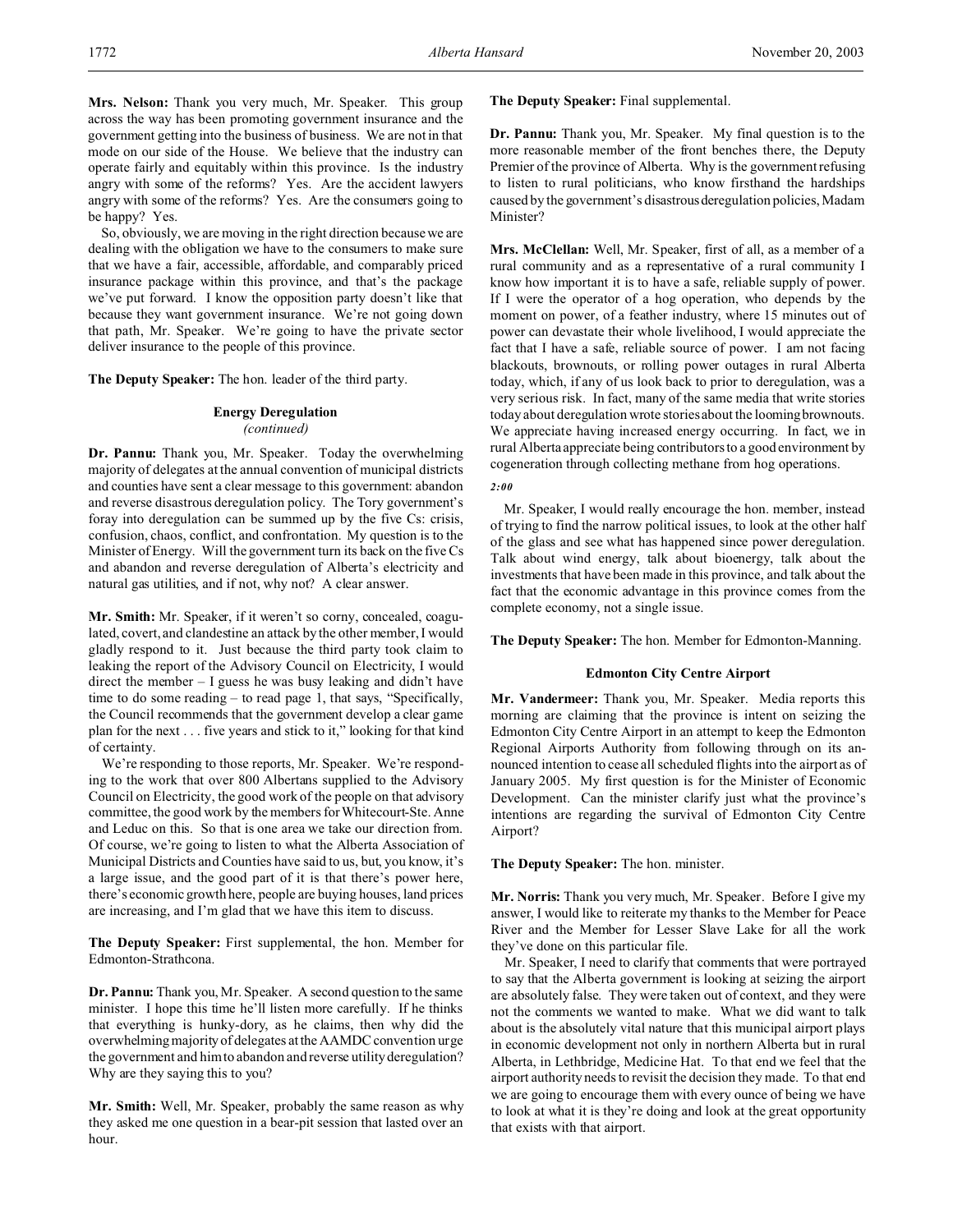In 1995, the year that the decision was reached to consolidate some air traffic, there were some 3 billion dollars' worth of projects on the books. There are now some 50 billion dollars, Mr. Speaker, and the majority of them are in northern Alberta. So we see this tool as vital not only for economic development in northern Alberta but for all of Alberta and most specifically rural Alberta.

**Mr. Vandermeer:** My final question is to the Minister of Aboriginal Affairs and Northern Development. Could the minister please explain who is on the government's committee and what they are looking at?

**Ms Calahasen:** Well, firstly, Mr. Speaker, our government recognizes the important role the city of Edmonton as well as the City Centre Airport play. I think it's really important for northern Alberta that whatever happens, we continue to work on this. As a result, the Minister of Economic Development and I will co-lead Infrastructure, Transportation, the chair of NADC, as well as Municipal Affairs to ensure that we continue to work with the city, the northern communities, and of course the members of NADC.

Mr. Speaker, I just want to talk about that because what we want to do is we want to bring people to the table, we want to hear their concerns, we want to gather information, but most of all we want to find solutions. I was so pleased to hear the other day that the mayor of Edmonton is supporting the continuation of scheduled aircraft at the airport, because Edmonton is the city of choice for northern communities and businesses and we want Edmonton to remain the gateway to the north, and I know Edmonton wants to remain the gateway to the north. Even the city's own audit echoes the saying that through the development of effective and actionable plans the operation of the City Centre Airport will continue to benefit the city, the region, and the province.

**The Deputy Speaker:** Hon. Member for Edmonton-Manning, I did hear you say that it was your final supplementary; right?

**Mr. Vandermeer:** Yes.

**The Deputy Speaker:** The hon. Member for Edmonton-Mill Woods.

### **Postsecondary Tuition Fees**

**Dr. Massey:** Thank you, Mr. Speaker. Students and parents are upset by the shift in government policy that will see these Albertans pay a larger portion of postsecondary school costs. It seems that for the government 30 percent is not enough. My questions are to the Minister of Learning. How much is enough, Mr. Minister? Is it 35 percent? Is it 40? Is it 50 percent? Just how much is enough?

**Dr. Oberg:** Mr. Speaker, as I related to the Legislative Assembly yesterday, the 30 percent tuition fee policy is still in place, and as was seen in the amendments that I brought before the House late last night, it is actually still in place. Where we ran into an issue was with those institutions that have already reached the 30 percent cap. The hon. member is fully aware that the reason they have reached the cap is because they were very good business managers, their expenses had gone down, and subsequently they were not allowed to increase their tuition.

The University of Lethbridge, for example, has frozen their tuition for two years. The Lethbridge Community College I believe is for three years. Mr. Speaker, it would be completely different if these institutions were higher than anyplace else in Alberta, but in reality they're significantly lower. As deemed in the *Maclean's* study, the University of Lethbridge is 40th of 50 universities across the country as the cheapest university.

Mr. Speaker, these people want the room to be able to increase their financial resources. Despite the fact that their expenses are down, their productivity is up. What we have done in the new amendments that were tabled last night is we have put a cost of living plus 2 percent to a maximum of 5 percent per year if they do hit 30 percent. That is less than what the rate of tuition rises right now. The other key thing that must be said here is that the University of Calgary and the University of Alberta, which are our two largest institutions, are still sitting at about 23 or 24 percent and indeed probably will never hit 30 percent.

So, Mr. Speaker, the amendments that were put in last night are to benefit those institutions that have been excellent managers, that have had lower tuition and now are going to raise their tuition by, at most, 5 percent per year.

**Dr. Massey:** Well, Mr. Speaker, the question is: is there a cap? Is there a 30 percent cap?

**Dr. Oberg:** Mr. Speaker, for those institutions that are under 30 percent, there are specific guidelines or specific regulations that say that they can only increase their tuition by an average of \$276 in the upcoming year. For those institutions who have reached 30 percent, they can at most – at most – increase their tuition by 5 percent.

**The Deputy Speaker:** The hon. member.

**Dr. Massey:** Thank you, Mr. Speaker. So the answer is: no, there's no cap.

When will Albertans see a long-term plan for funding our postsecondary schools that will bring some stability to the amount contributed by students and parents?

**Dr. Oberg:** Last night.

**The Deputy Speaker:** The next question. The hon. Member for Drayton Valley-Calmar.

#### **Cull Cow and Bull Program**

**Rev. Abbott:** Thank you, Mr. Speaker. In October Alberta Agriculture, Food and Rural Development announced that they were negotiating with the federal government on a national cull cow and bull program to help the beef and dairy producers deal with the difficulties they continue to face as they cull their beef and dairy herds. Many of my constituents wonder when the joint federal/provincial program will be announced. My first question is for the Minister of Agriculture, Food and Rural Development. Minister, what kind of update can you provide concerning the national cull cow and bull program?

**Mrs. McClellan:** Mr. Speaker, we understand from statements that were made by Minister Vanclief the day before yesterday that they will be proceeding with announcing a federal cull cow and bull program, and that may be exactly what they will announce. I prefer to talk about a mature market animal program, and that will be what we talk about. It is our understanding that this program and the details of this program will be announced officially tomorrow.

**The Deputy Speaker:** First supplemental.

**Rev. Abbott:** Thank you, Mr. Speaker. To the same minister: well,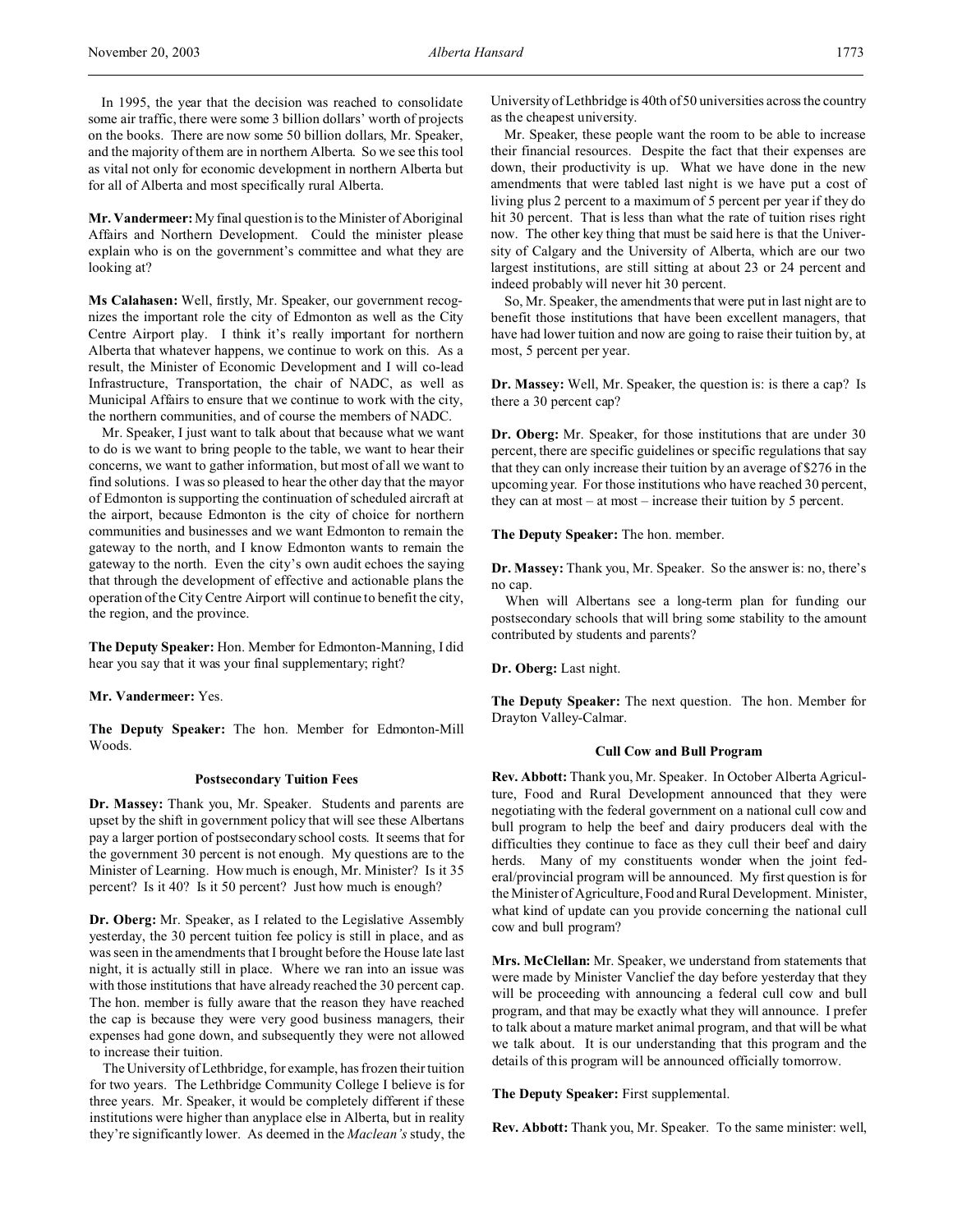what has the industry said that it needs with regard to a cull cow and bull program?

**Mrs. McClellan:** Mr. Speaker, we've worked over the last several weeks, actually, with the industry on how to deal with these mature market animals. As most know, with this animal prior to May 20 the majority of that product went into the U.S. As of May 20 none of that product can go into the U.S., and it isn't expected that it can for some time. So the industry along with our caucus have talked about how to deal with this issue on a long-term basis. The industry and we agree that there are a number of things that you need. The first is a home for the product, for a product that used to have a different home. The second thing is that you have to have slaughter facilities for this product, and the third thing you need to have is a market for the product. Our industry and this government are very, very concerned about, again, interfering in the marketplace in a negative way.

*2:10*

**The Deputy Speaker:** Final supplemental.

**Rev. Abbott:** Thank you, Mr. Speaker. It's November 20. My producers have been waiting for five months. When can producers expect details of this Alberta program?

**Mrs. McClellan:** Mr. Speaker, I have been waiting for five weeks to convince the rest of Canada, including the government of Canada, that we should have some principles behind dealing with mature market animals. Those principles first and foremost should be to deal with a market reality. Well, five weeks later I have failed to receive support from the federal government, some support from the government of British Columbia, which I think understands the marketing situation, and very little from the rest of Canada.

Obviously, there's no question that this is a major issue for us. We carry about 50 percent of the breeding stock in Canada in this province, so it is a big issue for us. We are still hopeful that sometime this afternoon, tonight, or tomorrow morning the federal government will recognize the marketplace in what they do and we could join in a national program. However, Mr. Speaker, failing that, producers in this province will know on Monday the details of the Alberta program.

**The Deputy Speaker:** The hon. Member for Edmonton-Riverview.

### **Charles Camsell Hospital**

**Dr. Taft:** Mr. Speaker, the Alberta Liberal opposition has learned recently that a deal for selling the former Charles Camsell hospital in Edmonton may close within the next few days. My questions are to the Minister of Health and Wellness. Is the minister aware of plans by the proposed owners to provide health services at the former Charles Camsell hospital?

**Mr. Mar:** Mr. Speaker, I have not been apprised of what appears to be a private transaction with an offer that has been made by an individual or a corporation that's not known to me. It would not come within my scope of knowledge. It wouldn't be within my jurisdiction to seek such information.

**The Deputy Speaker:** First supplemental, hon. member.

**Dr. Taft:** Thank you, Mr. Speaker. So, then, what assurances can the minister give Edmontonians that the Camsell will not just become another example of a public health facility being shut down only to be reopened by a private operator providing insured health services?

**Mr. Mar:** Well, Mr. Speaker, the hon. member well knows about our public health legislation which prohibits private hospitals from operating in the province of Alberta, but there's nothing wrong with private surgical facilities being set up by individuals who wish to do certain types of procedures. Not major surgeries, which can only be done in a public hospital, but there are many procedures that can be done in private surgical facilities that can provide insured services to individuals. They cannot charge such individuals, but they can provide such services under contract to a regional health authority. He well knows that there are many such contracts within the province of Alberta for the provision of such services.

**The Deputy Speaker:** Final supplemental, Edmonton-Riverview.

**Dr. Taft:** Thank you again, Mr. Speaker. To the same minister: given that the Minister of Infrastructure has stated in this House that the Camsell is, quote, not suitable for long-term care, end quote, will the minister confirm that publicly contracted long-term care services will not be provided at the Camsell?

**Mr. Mar:** I can't possibly tell members of this House what the plans are for such a person who may or may not be buying, for a deal which may or may not be closing, for a deal that may or may not be in the works. I would presume that if such an individual or corporate entity were to come forward and buy such a facility as the Camsell, they would have in their plans renovations that would make it suitable for whatever services or use that they choose to use it for.

Mr. Speaker, this is a perfectly hypothetical question that is not about government policy per se, which is the purpose of question period. I need not remind the hon. member of that. We do not delve into the private affairs of corporations that wish to make a commercial transaction on a facility.

**The Deputy Speaker:** The hon. Member for West Yellowhead.

# **Grande Cache Sawmill Closure**

**Mr. Strang:** Thank you, Mr. Speaker. Weyerhaeuser in Grande Cache recently announced that they will be closing their mill on February 8, 2004. This is a huge blow to the community, with over 156 employees losing their mill jobs. My questions are to the Minister of Sustainable Resource Development. Can the minister tell the Assembly: what are some of the challenges that the forest sector is facing right now that would have contributed to this decision?

**The Deputy Speaker:** The hon. Minister of Sustainable Resource Development.

**Mr. Cardinal:** Thank you very much, Mr. Speaker. That is a very, very good question. As I've indicated before in this House, forestry continues to be a very important part of our overall economic diversification plan in Alberta. In fact, up to 50 communities in Alberta depend on forestry as their major source of income.

**Dr. Taylor:** How many?

**Mr. Cardinal:** For over 50 communities a major source of income and, also, job creation. In this particular case, Grande Cache happens to be one of those communities, and it's a community that cannot stand the loss of that many jobs.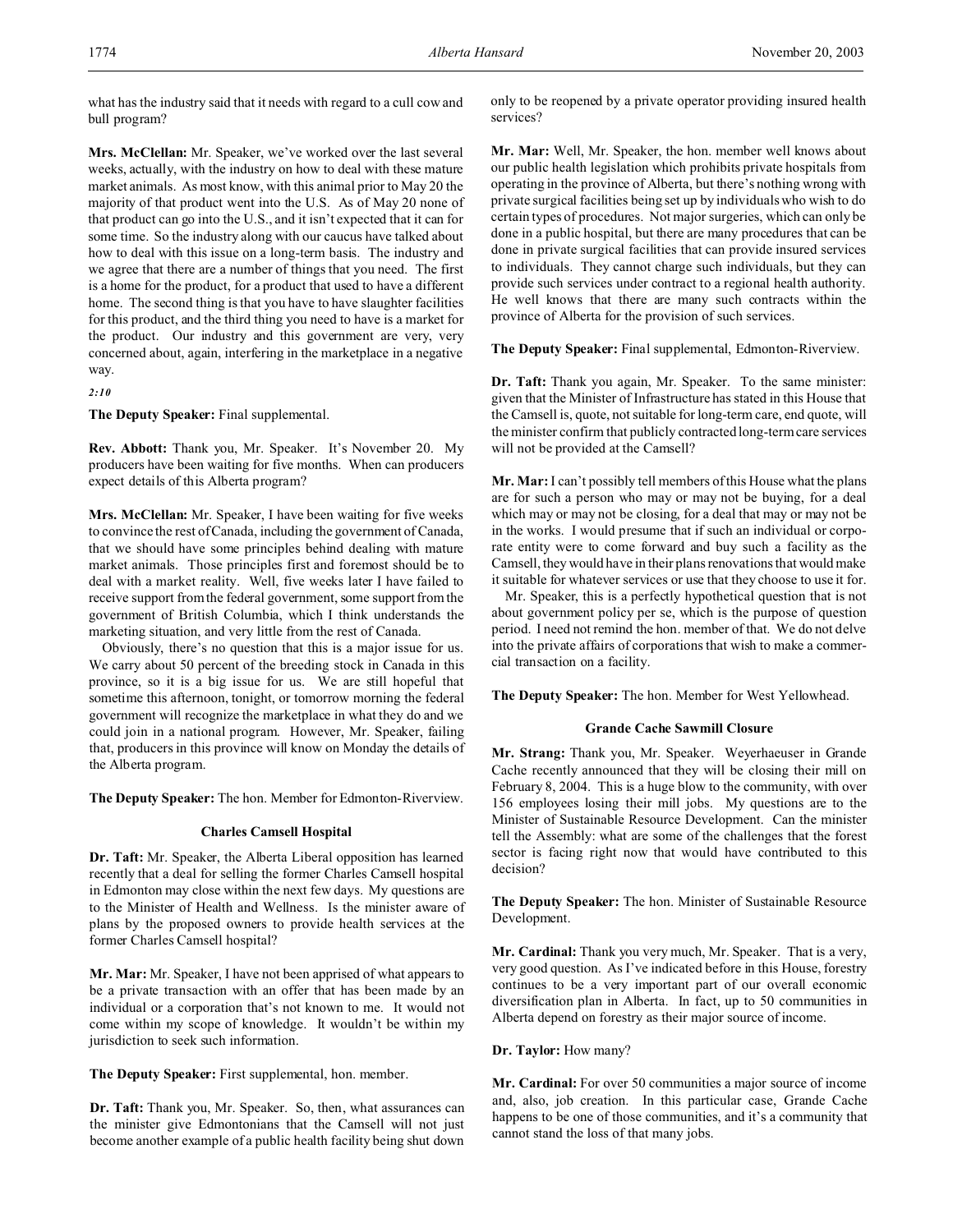What we are doing, Mr. Speaker, is that I've asked my department to look at the reasons why the company is saying that it's not economically viable to operate with 130 million board feet. As a person that was involved in forestry in my previous life, I generally have a good handle on the situation. What I intend to do once I get the status report from the department as to what distance the trees have to be hauled, the size of the trees, and the way the mill is set up in that town is that I will then go over and spend some time and tour the area to determine what we will do from there on.

**The Deputy Speaker:** First supplemental.

**Mr. Strang:** Thank you, Mr. Speaker. My first supplementary question is to the same minister. Three years ago the mine in Grande Cache closed down. Now this. For a town of this size these layoffs are really difficult. What is being done to deal with these workers?

**Mr. Cardinal:** Thank you very much, Mr. Speaker. As the member is aware, we did meet with the company officials from Weyerhaeuser yesterday, and they've agreed that they will do anything they can to ensure that a certain number of jobs are retained in Grande Cache. They may not be at exactly the same mill that's there, but we will look at other options. In addition to that, I know that the Premier has contacted the town and advised them that there are a number of ministers that will be working on the issue along with the MLA from that riding, of course.

**The Deputy Speaker:** Final supplemental, West Yellowhead.

**Mr. Strang:** Thank you, Mr. Speaker. My second supplemental question is to the same minister. What is going to be done with the wood supply in the forest management agreement for this area?

**Mr. Cardinal:** Thank you very much, Mr. Speaker. There is, of course, a clause in the forest management agreement that after 15 months or so if the company does not come up with a different solution in relation to harvesting the forest and also processing the forest in that particular setting, the government has the option to take over the wood supply and possibly reallocate it to another, more viable process of job creation.

# **Calgary Courthouse**

**Mr. Bonner:** Mr. Speaker, plans to have a private consortium build and operate a new courthouse in Calgary have continued to move forward despite concerns from Alberta's top judges. My question is to the Minister of Infrastructure. Is the minister aware that one of the firms in the GCK Consortium, Great West Life Realty, is affiliated with Great West Life and its subsidiaries, which have been involved in more than 700 legal actions before the Calgary courts in recent years?

**Mr. Lund:** Well, Mr. Speaker, as the Attorney General for the province clearly outlined yesterday, there was no problem with the justice system operating in a building that happens to be owned and operated by the private sector. As a matter of fact, the Court of Appeal today is in a building owned by a private company. So I don't know why I would be searching to find out if the people that are financing and/or have got something to do with a project happened to have been in court.

*2:20*

**The Deputy Speaker:** The hon. Minister of Justice to supplement.

**Mr. Hancock:** Thank you, Mr. Speaker. I think the hon. member should be aware that no one is before the courts of this province more often than the government of Alberta, both on behalf of the people of Alberta prosecuting under the Criminal Code and under other provincial offences and both as a plaintiff and as a defendant, and there has never been a question about whether or not the fact that the government operated and ran the buildings in this province that the courts operate in impeded the independence of the courts in terms of matters before the courts. The government of Alberta is before the courts more often than any other party.

**Mr. Bonner:** To the Minister of Infrastructure: given that private companies with potential conflicts of interest will be handling security responsibilities and the management of sensitive documents at the Calgary courthouse under the P3 model, how can this possibly maintain public confidence in the courts?

**Mr. Lund:** Mr. Speaker, this is a very prime example of that opposition continually making comments about things that they have not investigated, that they've not researched, nor have they ever taken the time to try to look into these kinds of situations. The fact is that the security will be handled in that building similar to security in any other courthouse that we operate, and it will fall under the Solicitor General similar to the way it is today. That will not change.

**Mr. Bonner:** To the same minister: will the minister, then, table a detailed business plan that outlines measures to deal with potential conflicts of interest arising from the involvement of private companies in the project?

**Mr. Lund:** Mr. Speaker, the whole issue about security in any facility regardless of the owner  $-1$  just don't understand why these people can't get it through their thick skulls that, in fact, there are things like security that we are not putting out to the private sector. They stay in with the Solicitor General, and that's not changing just because someone happens to own the bricks and mortar of the facility.

**The Deputy Speaker:** Hon. minister, the Chamber is inhabited by people who are elected members, and the thickness of their skulls is not really the issue. They have the right to ask questions.

The hon. Member for Edmonton-Strathcona.

# **Automobile Insurance Rates** *(continued)*

**Dr. Pannu:** Thank you, Mr. Speaker. It's now clear that the promise to roll back insurance rates to levels found in other western provinces was nothing more than the usual hot air we're used to getting from the Premier. The insurance plan released yesterday will, if everything goes well, roll back rates by, at best, 12 percent. To the Minister of Finance: given that rates increased by 57 percent last year alone, why is the government conceding that it is powerless to reverse the gouging that occurred last year when private insurance took Alberta drivers to the cleaners?

**Mrs. Nelson:** Well, Mr. Speaker, we did not put forward a plan to roll back insurance rates. What we put forward was a plan that recognized that we had some difficulties with increased insurance rates, particularly in the automobile sector, but it had to deal with a whole restructuring of our insurance delivery program, because we found that there was poor accessibility, our prices were high, and we were not comparable to other jurisdictions. So we embarked on a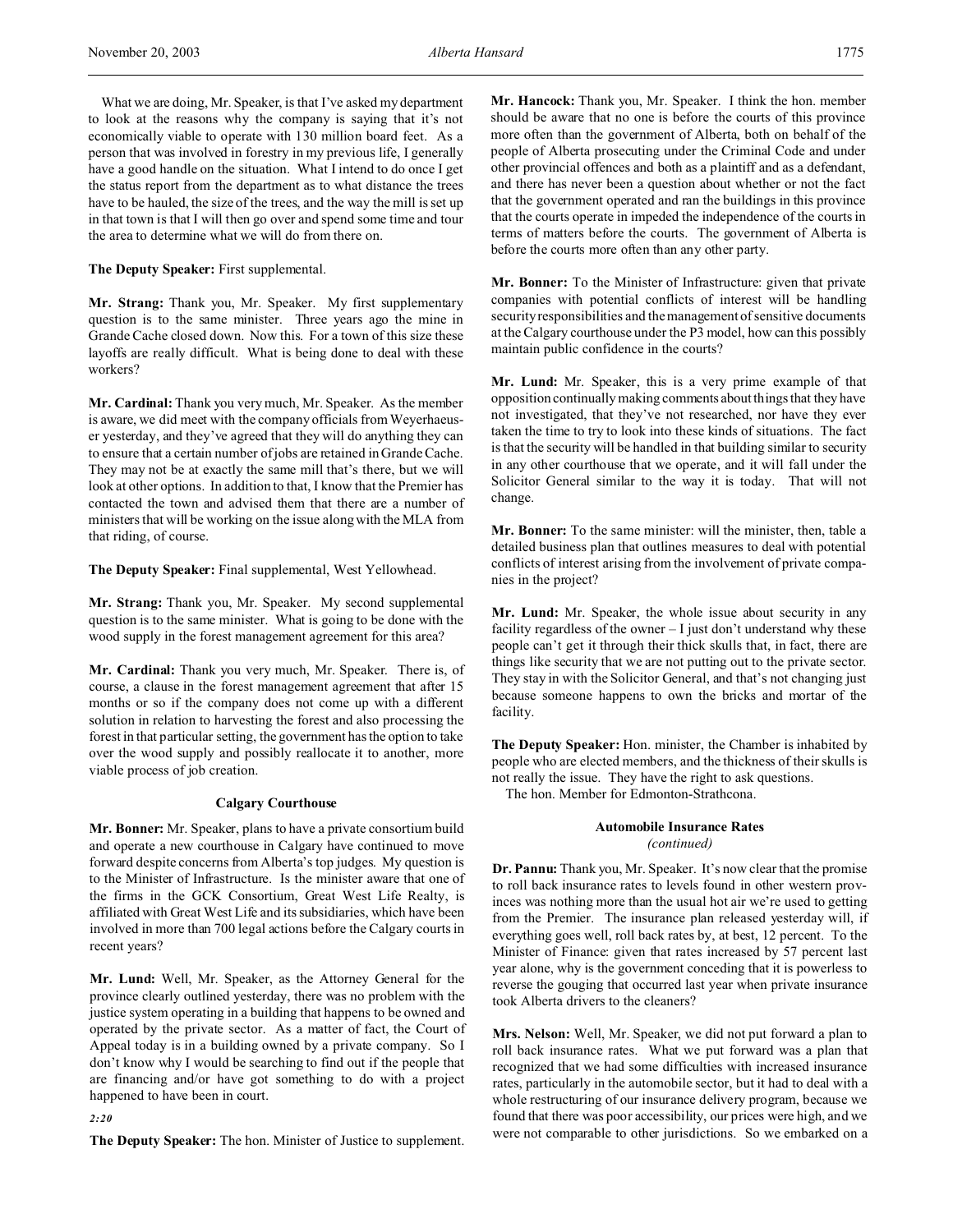program that would in fact move Alberta into a position that would give us accessibility, where people would not be denied access to insurance, where people would be able to buy insurance at a price that would not preclude them from buying it, so it would be affordable, and we would have a comparable price mechanism within this province in comparison to the other jurisdictions on either side.

That's the program we embarked on, and we also put an added element in there that I think is very important, that puts some personal responsibility into the mix, and said: if you're a good driver, you're going to be rewarded, and if you're a bad driver, you're going to be penalized because we don't want bad drivers on the roads. It's as simple a case as that. That's what we put forward. We didn't adopt anybody else's plan. We made our own plan here in Alberta, and the Member for Medicine Hat has spent since July with a team of people to implement a process that will get us to the point where we deliver that to the consumers of the province of Alberta.

**The Deputy Speaker:** First supplemental.

**Dr. Pannu:** Thank you, Mr. Speaker. To the same minister: how will the government's plan bring rates in line with other western provinces, as the Premier promised, given that rates in Alberta are 40 percent higher than in B.C., 51 percent higher than in Saskatchewan, and 57 percent higher than in Manitoba?

**Mrs. Nelson:** Well, Mr. Speaker, we will be introducing in this House very quickly a piece of legislation that will deal with the detailed particulars of how we will accomplish this, but in the short we recognized that in order to bring down premiums, we had to do a balancing act, and we said that in order to bring down our premiums so we had affordable premiums and comparable premiums, we had to remove roughly \$250 million out of the system.

So the balancing act was to redesign the benefit side of the equation, and that we have done, and that's how you attain the reduction and enhance the benefits and make it affordable and accessible for Albertans. As the legislation comes forward in the next week, I'm sure that the hon. member will see a little clearer picture as to how that's going to happen. I think that, quite frankly, the job we had, again, was to have accessibility, affordability, and comparable pricing, and I believe that with the package we will be bringing forward, it will accomplish just that.

**The Deputy Speaker:** Final supplemental.

**Dr. Pannu:** Thank you, Mr. Speaker. Given that the minister clearly cannot find any way to bring rates down to the level of provinces with public insurance, can she tell this House one good reason why her government won't consider – won't even consider – a public insurance system?

**Mrs. Nelson:** Well, Mr. Speaker, let's go back again. I just finished saying in the previous supplementary answer that we have put forward a plan that will see \$250 million coming out of the premium side of the equation. That will be going back to consumers to lower premiums, and that will in fact go back to consumers in our new reformed insurance package.

The decision that we made as a government was to put a program in place, again, that will provide for accessibility, affordability, and comparability but at the same time will put personal responsibility into the mix. We made a conscious decision as a government that we were not in favour of moving to government insurance. We felt that that was not the answer for Albertans, and as a result, unlike the

socialists over there, we said that this is a place where we believe that we are not in the business of being in business, and we would prefer to have, unlike what they would want, the private sector continue on to offer insurance coverage within this province.

Now, this is very important, Mr. Speaker, because what you have on either side of us, of course, are government insurance packages, and while they may be successful in some areas, we believe that we have had success with the private sector within this province, and we would like to see that relationship continue to grow and continue on to provide the kind of coverage that we want.

**The Deputy Speaker:** The hon. Member for Calgary-Currie.

# *2:30* **Provincial Fish and Wildlife Officers**

**Mr. Lord:** Thank you, Mr. Speaker. I believe that Albertans are very proud of our long history of resource management and conservation enforcement by our fish and wildlife officers, and I would like to see us maintain and even improve on that history. There have been some mixed reports lately, however, about our fish and wildlife division which are causing concern to some Albertans. My questions are to the Minister of Alberta Sustainable Resource Development. Mr. Minister, has there been a change in policy in your department such that the department no longer places the same value on the work of fish and wildlife officers as it once did?

**Mr. Cardinal:** No, Mr. Speaker. I've seen some reports from the media. There are really no reports out to indicate that we are mistreating employees. I believe this government understands that we do have, you know, a very efficient and effective public service here in Alberta, and we're proud of that. That's why we keep on getting elected: we have such good backup from the public service.

Mr. Speaker, in relation to the conservation or fish and wildlife officers, they're no different. They operate like other public servants, and we have high regard for our employees. In fact, I have 130 fish and wildlife officers in Alberta out of a staff of 2,000, and we do spend about \$37 million a year specifically for fish and wildlife operations. That budget has increased by \$700,000 in the past year. There are no layoffs, and we don't plan to lay off anyone.

**The Deputy Speaker:** First supplemental.

**Mr. Lord:**Thank you, Mr. Speaker. To the same minister: does the department have a thorough, well-established, and proper process to properly determine what funding should be allocated to officer patrols and poaching regulation enforcement?

**Mr. Cardinal:** Of course, Mr. Speaker. We do have to operate within our budget – each ministry does – and we have to be very efficient as to how taxpayer dollars are used. Department officials in each division are involved in the development of the plans for the yearly operations, and our budgets are based on that. Therefore, they are directly involved in planning and staffing of particular divisions.

**Mr. Lord:**Well, my final question sums it up. Can the minister tell us: is his department taking poaching and wildlife conservation issues seriously in this province?

**Mr. Cardinal:** Absolutely, Mr. Speaker. That is a top priority. But one thing I want to say. Poaching is mentioned a lot of times in a negative way. I would say that 99.9 percent of Albertans are honest and will never poach, so we are dealing with a small, small percentage of the population in Alberta. In the past six years, in fact, there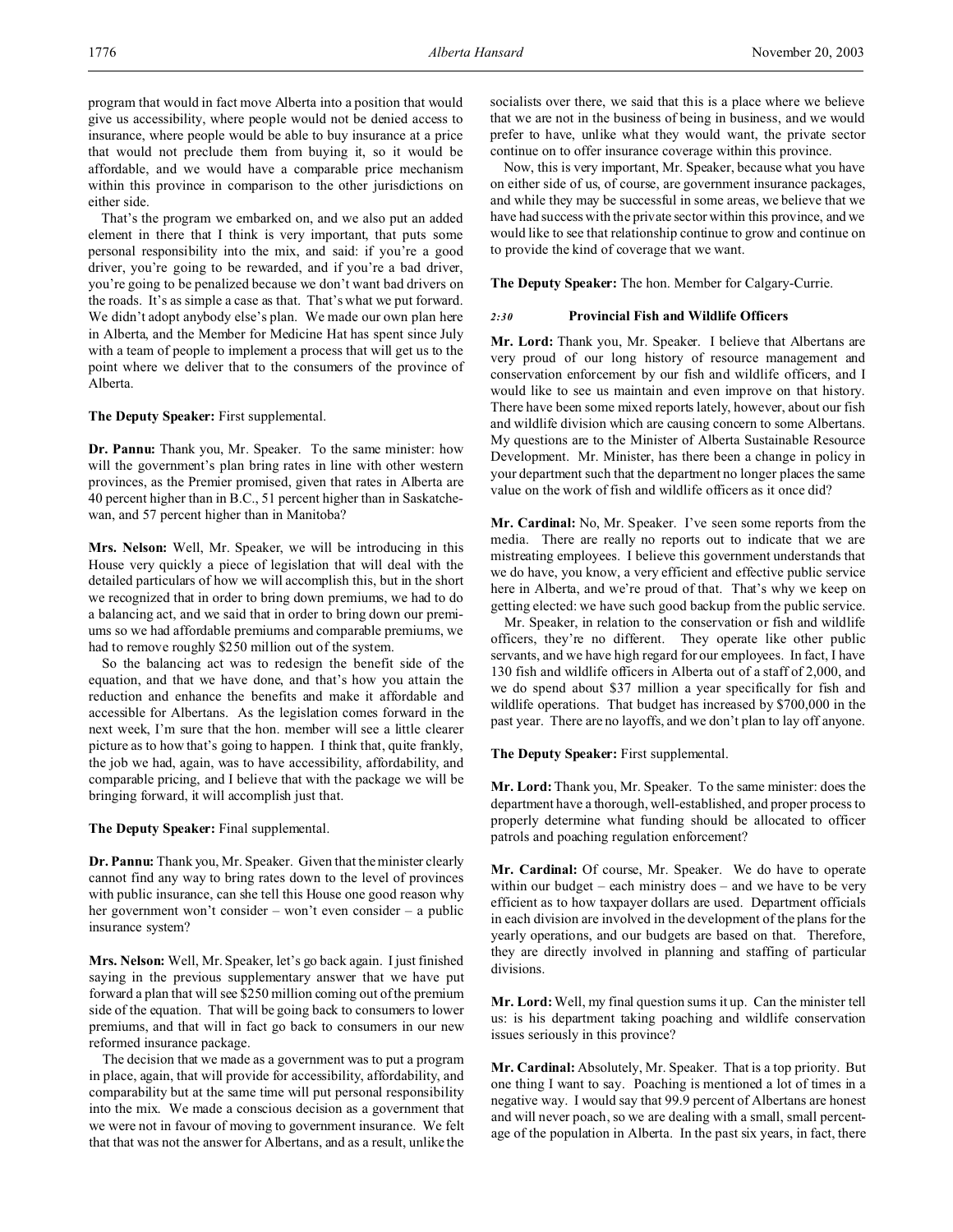have been approximately just a bit over a thousand people charged and fines of over \$1.1 million. So the area is working very well.

We do have, though, another challenge, Mr. Speaker. That's the number of wild animals that we have on our roadways in our forests and in our towns. Last year alone we had over 6,000 accidents between motor vehicles and animals out in the wild, so we do have challenges.

**The Deputy Speaker:** Before we proceed to the next item of business, I wonder if we might have unanimous consent to revert briefly to Introduction of Guests.

[Unanimous consent granted]

### head: **Introduction of Guests**

*(reversion)*

**The Deputy Speaker:** The hon. Member for Little Bow.

**Mr. McFarland:** Thank you, Mr. Speaker. Today it's a great honour for me to introduce to you two wonderful ladies. The first one will be recognized tonight as a long-service employee with the government of Alberta at a special recognition. She has 35 years' service. She started with the government on July 15, 1968. She's had a variety of duties from finance and central personnel to training and staff development. At one time she worked for the minister of health, the Hon. J. Donovan Ross, moved into Premier's correspondence, and has worked with a number of MLAs. I've had the pleasure of working with this lady since I was elected in 1992. I would ask that Mrs. Dianne Wills please rise and receive the warm welcome.

I don't know if I'm allowed to do this, Mr. Speaker, but there's a lady up there who hasn't got an award for 32 years of putting up with me, but her family is very proud of a terrific mother, a great decorator, a super cook, a professional registered psychiatric nurse who drives 50 miles one way every day to help people with mental health needs: my wife, Mary.

# head: **Members' Statements**

**The Deputy Speaker:** I have three on my list today. The hon. Member for Red Deer-North.

### **Crystal Methamphetamine**

**Mrs. Jablonski:** Thank you. Mr. Speaker, what would you do if you knew that your child was ingesting paint thinner, gas line antifreeze, hydrochloric acid, diet pills, Drano, ammonia, and battery acid? Well, our children in Alberta are ingesting these ingredients in the form of crystal meth, a dirty, filthy drug whose use is growing to epidemic proportions in Alberta.

Mr. Speaker, we've been hearing about crystal meth in this Legislature since last spring. Crystal meth is a dirty drug. It uses dirty ingredients that are easy to obtain and cheap to buy. It's a cheap alternative to other drugs, including cocaine. A single hit of crystal meth costs about \$10 to \$20. It gives a more potent high than cocaine, lasts longer, and has a greater chance of hooking someone the first time they try it.

Should we be worried about crystal meth, Mr. Speaker? We should be very worried because crystal meth is a potent chemical cocktail brewed by amateur chemists in underground labs, that are cropping up with alarming frequency in rural and urban communities all over Alberta. You can find the recipes right on the Internet. Crystal meth has shown up in very serious quantities in Edmonton,

Edson, Drayton Valley, Leduc, Bonnyville, Hinton, Evansburg, Camrose, and Fort McMurray. I know that Red Deer and other central Alberta communities have not escaped this curse.

I commend the Solicitor General of Alberta for taking immediate action and learning about the problem in the United States because our children are the next targets. Every community needs to be aware of this problem. I also commend the members of the Battle River drug response task force for developing and producing a guide called Responding to Youth Involved with Drugs. I encourage all school districts to send for a copy of this guide and to start informing our students about the dangers of crystal meth.

When I asked an honours student why she would take the first hit, she said because she didn't know what it would do to her, and if she had known, she wouldn't have touched it. This honours student from a middle-class home was able to fight her addiction and go back to school. She's helping to spread the message to other students.

I encourage everyone in this Assembly to make it their business to inform their school officials of the severity of crystal meth use. This can't wait. We need to do something now to prevent the next student from becoming addicted to this dangerous, dirty drug.

**The Deputy Speaker:** The hon. Member for Edmonton-Riverview.

### **Official Opposition Health Care Policy**

**Dr. Taft:** Thank you, Mr. Speaker. Of all the issues we debate in this House, none is more important than the health and well-being of Albertans. That is why the Alberta Liberal opposition, after consulting with health care professionals, academics, stakeholders, and hundreds of Albertans, is presenting a new vision for health care in Alberta, a vision based on bold innovation and strong, steady management.

Our policy contains 24 detailed policy positions aimed at strengthening our public health care system and keeping Albertans healthy. Some of our most innovative ideas include requiring all major government policies to undergo a health impact assessment to gauge their potential effects on Albertans' health and a community wellness fund aimed not only at supporting public health initiatives but through FCSS building stronger communities from the grass roots up. As well, the provincewide community health centre model we are proposing will improve Albertans' access to health services and give communities a direct say in primary care reform.

We also stick to long-held Liberal commitments: a commitment to a publicly administered and publicly delivered health care system, a commitment to eliminate health care premiums, a commitment to elect regional health authority boards, a commitment to long-term, stable funding for health care.

# *2:40*

Since its release our health policy has received a great deal of praise and recognition, but this doesn't mean our work is done. We're going to continue to add to, refine, and review it. I invite all members of this Assembly and all Albertans to contact our office for a copy of our policy and to provide comments. Together we can make medicare better.

Thank you.

**The Deputy Speaker:** The hon. Member for Edmonton-Gold Bar.

#### **Automobile Insurance Reform**

**Mr. MacDonald:** Thank you very much, Mr. Speaker. Albertans have been fed up with skyrocketing automobile insurance premiums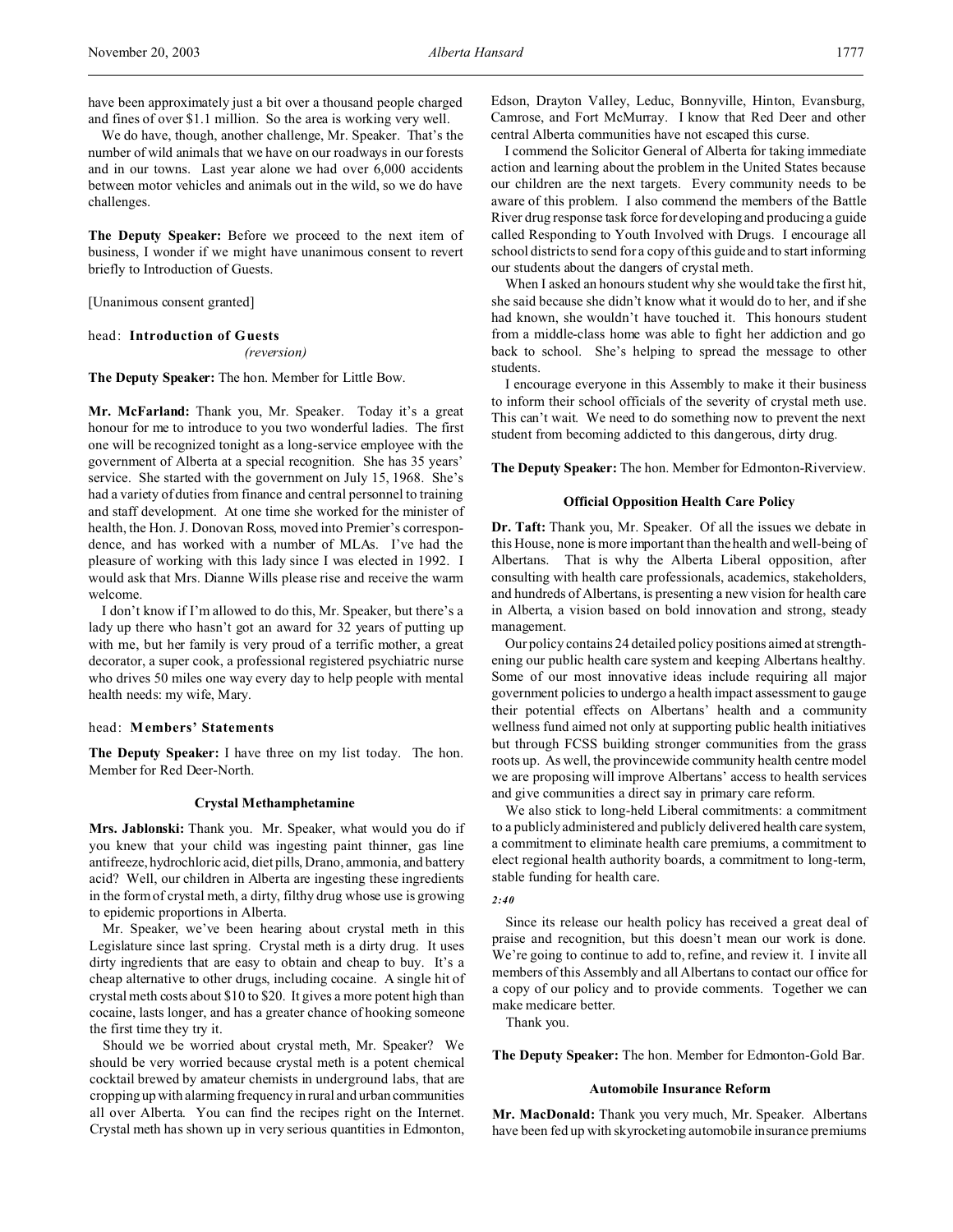for years, yet this government only chose to act when it saw elections in other provinces being decided by this important issue. What was this government's response? To propose a series of patches. Just like a car on a gravel road with a patch on a bald tire, Albertans can't get very far on a premium freeze after insurance rates have increased by over 57 percent. The government is also floating a number of other quick fixes that won't solve the root of the problem.

The Official Opposition, however, began looking for a solution to the crisis in automobile insurance a year ago. Our extensive research showed that Alberta's problems will only be solved by moving to a public system of insurance. Our alternative plan is called People before Profits, which isn't just a catchy title but a philosophy on how a mandatory financial product like auto insurance should be provided.

Our made-in-Alberta plan for auto insurance builds on some of the principles that have been successful for the Insurance Corporation of British Columbia, a public tort system of insurance. Our alternative plan would lower premiums for good drivers regardless of age or sex, guarantee basic coverage to all legal drivers, put an end to the excessive insurance industry profits that have picked drivers' pockets, reduce the medical, legal, and administrative costs of providing insurance. Our plan will not discriminate against Edmonton motorists. As well, it will promote and enforce measures to keep all Albertans on the road safe. Our alternative plan would not place unfair caps on necessary medical and rehabilitative services for Albertans injured in motor vehicle accidents.

It's about fairness and finding a real solution to a problem that's affecting virtually every Alberta household. If this government and the citizens of this province would like to learn more about this alternative plan, please go to liberalopposition.com.

Thank you.

# head: **Presenting Reports by Standing and Special Committees**

**The Deputy Speaker:** The hon. Member for Edmonton-Glenora.

**Mr. Hutton:** Thank you very much, Mr. Speaker. As chair of the Standing Committee on the Alberta Heritage Savings Trust Fund I'd like to table the report of the standing committee for 2002-2003, and while I do that, I'd like to thank the committee clerk, Karen Sawchuk, and the *Hansard* staff for the fine work that they've done this year. Also, Mr. Speaker, I'd like to thank the Minister of Revenue and his officials for the great assistance they provided this past year as well as my committee on both sides of the House for their contribution as it relates to a fund that enhances life for all Albertans.

Thank you, Mr. Speaker.

#### head: **Notices of Motions**

**The Deputy Speaker:** The hon. Minister of Community Development.

**Mr. Zwozdesky:** Thank you, Mr. Speaker. I rise pursuant to Standing Order 34(2)(a) to give notice that on Monday I will move that written questions appearing on the Order Paper do stand and retain their places with the exception of Written Question 15.

I'm also giving notice that on Monday I will move that motions for returns appearing on the Order Paper do stand and retain their places.

### head: **Tabling Returns and Reports**

**The Deputy Speaker:** The hon. Member for Calgary-West.

**Ms Kryczka:** Thank you, Mr. Speaker. As chair of the Seniors Advisory Council for Alberta, I'm very pleased to table five copies of the annual report for the council for the fiscal year ended March 31, 2003. I would also add that each member of this Assembly received a copy of the report earlier in the fall.

Thank you.

**The Deputy Speaker:** The hon. Minister of Community Development.

**Mr. Zwozdesky:** Thank you, Mr. Speaker. As minister responsible for sport in the province of Alberta it is my great pleasure to table the appropriate copies regarding a letter to Mr. Patrick LaForge, president and CEO of the Edmonton Oilers Hockey Club, congratulating them on this first ever reunion of National Hockey League players on outdoor ice and for the tremendous leadership they have shown in inaugurating this event in our city.

Thank you.

**The Deputy Speaker:** The hon. Minister of Energy.

**Mr. Smith:** Thanks, Mr. Speaker. I'd like to table six copies of responses to questions asked before us at Committee of Supply on May 6. I think we answered some 150 questions verbally. These are the remaining few.

**The Deputy Speaker:** The hon. Member for Edmonton-Strathcona.

**Dr. Pannu:** Thank you very much, Mr. Speaker. I've got two documents to table today in the appropriate number of copies. The first one is a letter from an Edmonton parent with children in the Edmonton public school board, Erica Bullwinkle, dated November 20, 2003, addressed to the Minister of Learning. She, having talked to the school board, writes to the minister that she considered the minister's recent funding announcement to be inadequate as it will enable the Edmonton public schools to hire back only 36 teachers.

The second document, Mr. Speaker, is a letter written by Mayor Bill Smith on behalf of the council to the Minister of Learning expressing the council's concerns with respect to Bill 43, including the following motion, which says that

the Mayor's letter to the Minister of Learning include the City of Edm onton's concern . . . the effect that uncontrolled increase in post secondary tuition will have on attracting and retaining high qua lity students to the City of Edmonton. Thank you, Mr. Speaker.

**The Deputy Speaker:** The hon. Member for Edmonton-Ellerslie.

**Ms Carlson:** Thank you, Mr. Speaker. Today I have four tablings. They are from Anne Rieger, Charlotte Davis, Keith Siemens, and Kelly Thorburn, and they are all copies of letters that were originally sent to the Member for Grande Prairie-Smoky. They're all concerning their disappointment over his response to their letters regarding the negotiations between the Provincial Health Authorities of Alberta and the United Nurses of Alberta.

Thank you.

**Mr. Mason:** Mr. Speaker, I rise to table the requisite number of copies of an emergent resolution relating to deregulation of utilities from the Alberta Association of Municipal Districts and Counties, which says in part:

Whereas Alberta's farmers, businesses, industry, residents and not-for-profit groups have faced hardships through higher annual energy costs, inconsistent provincial rebate programs, unfair and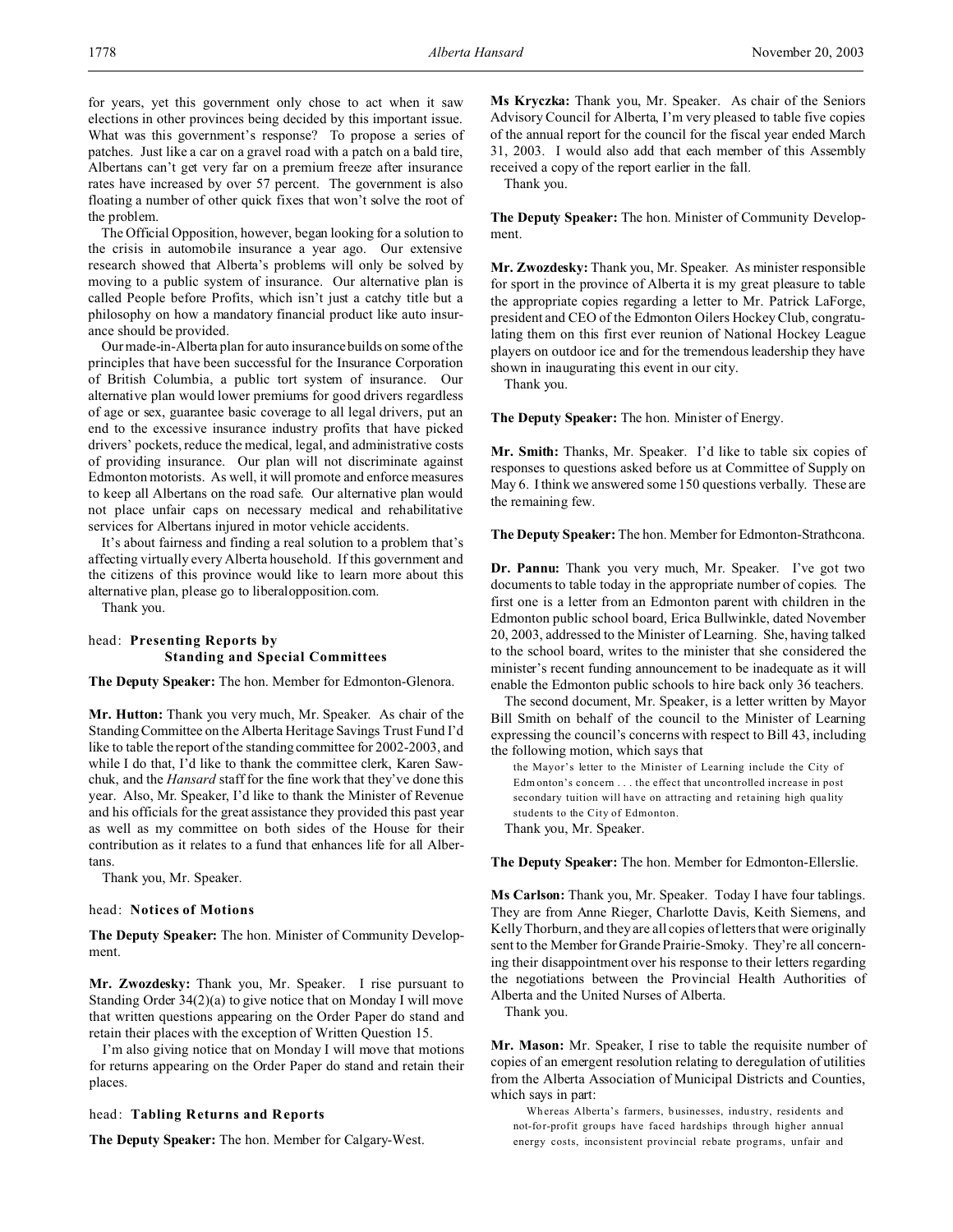Therefore be it resolved that the AAMD & C request that the Governm ent of Alberta abandon and reverse the process of deregulation of utilities.

**The Deputy Speaker:** The hon. Member for Edmonton-Mill Woods.

**Dr. Massey:** Thank you, Mr. Speaker. With your permission I'd table the required number of copies of letters addressed to the Member for Bonnyville-Cold Lake from nurses who are distressed over what is being asked of them in the current contract negotiations and the tactics that are being used by the employer in those negotiations. The letters are from Diane Antoniuk, Frances Galambos, Linda Chislett, Marie Cardinal, Edith Monette, Linda Lynes-Franklin, Bonita Kalinsky.

Thank you, Mr. Speaker.

**The Deputy Speaker:** The hon. Member for Edmonton-Glenora.

**Mr. Hutton:** Thank you very much, Mr. Speaker. I'd like to table the appropriate number of copies of a letter from a hardworking, well-meaning teacher and constituent, Mary Dunnigan, with her kudos, comments, and areas of concern regarding the Learning Commission report.

Thank you, Mr. Speaker.

**The Deputy Speaker:** The hon. Member for Edmonton-Centre.

**Ms Blakeman:** Thank you very much, Mr. Speaker. I'd like to table an additional selection of letters that were written by young voters at a Get Political party that I hosted on November 8. The first letter is from Colleen M.T. Sharpe, who is writing about her \$30,000 student debt; a second letter from Don Stuiko, who's writing about student debt and higher education becoming a commodity for the rich; a letter from Justin Lachance and Lyndsie Plowman commenting that Bill 43 is crippling student organizations "with underhanded and questionable legislation"; a letter from Laura Winton, who's outlining her concerns with the current tuition, eliminating the tuition cap, and the higher cost of living for students; and, finally, a letter from Michelle Kelly with grave concerns over Bill 43, accessibility, and student tuition.

Thank you very much.

*2:50*

**The Deputy Speaker:** The hon. Member for Edmonton-Gold Bar.

**Mr. MacDonald:** Thank you very much, Mr. Speaker. I have two tablings this afternoon. The first is a document, Auto Insurance Review, dated October 15, 2003, put together by Alberta Finance, and in here it clearly indicates discrimination against Edmonton motorists with this insurance proposal.

The second group of tablings that I have this afternoon are letters that have been written to the hon. Member for Olds-Didsbury-Three Hills and copied to the hon. Member for Edmonton-Riverview among others. These letters are from Louise Dumaine, Jodi Gammage, Carol Lyne Martens, and Marlene Wiebe. They are expressing concern over negotiations between the Provincial Health Authorities and the registered nurses, especially concerning patient safety.

Thank you, Mr. Speaker.

**The Deputy Speaker:** The hon. Member for Edmonton-Riverview.

**Dr. Taft:** Thank you, Mr. Speaker. I have two sets of tablings. The first is the appropriate number of copies of our Liberal vision for the health of Albertans, our health care policy, which I'm very proud of.

The second is a set of letters written to me by a number of nurses in my constituency expressing concern over the state of negotiations between health authorities and the nurses raising questions about patient safety and so on. Each one is a handwritten personal letter. They are from Karen Wolgemuth, Carmen Vervoorst, Anita Ashmore, Dorothy Barclay, Darlene Heald, Heidi Lawton,\* Angie Toner,\* Nola Trynchy, Don Cytko, Kaye Schultz, Joyce Hvingelby, Colleen Trimble, and Judy Koufogiannakis.

Thank you.

**The Deputy Speaker:** Hon. members, I'm very pleased to table five copies of a brochure produced by the Legislative Assembly of Alberta. It's the Page Biographies, Third Session, fall sitting, 25th Legislature.

Thank you.

### head: **Projected Government Business**

**The Deputy Speaker:** The hon. Official Opposition House Leader.

**Ms Carlson:** Thank you, Mr. Speaker. At this time I would ask the government to share with us the projected government business for next week.

#### **The Deputy Speaker:** The hon. Deputy Government House Leader.

**Mr. Zwozdesky:** Thank you, Mr. Speaker. I'd be happy to do that. On Monday afternoon we'll be dealing with private members' business, written questions and motions for returns, followed by public bills and orders other than government bills and orders. In the evening from 8 to 9 we will deal with motions other than government motions, and at 9 we hope to deal with second reading of Bill 47, Tobacco Tax Amendment Act, 2003, and Bill 51, the Natural Resources Conservation Board Amendment Act, 2003. If we need to, we would also deal with third reading of Bill 6, the Justice Statutes Amendment Act, 2003; Bill 36, the Environmental Protection and Enhancement Amendment Act, 2003; and Bill 37, the Climate Change and Emissions Management Act. Should time permit, we would go to Committee of the Whole on bills 47 and 51 as well as Bill 43, the Post-secondary Learning Act.

On Tuesday afternoon under Government Bills and Orders we hope to proceed with second reading of Bill 50, the Wildlife Amendment Act, 2003, and Bill 51 as well as Bill 44, the Personal Information Protection Act, and Bill 53, the Insurance Amendment Act, 2003 (No. 2), and otherwise as per the Order Paper. On Tuesday evening under Government Bills and Orders we hope to be in Committee of the Whole on Bill 45, the Family Law Act, as well as bills 44 and 43 and thereafter second reading of Bill 53, and otherwise as per the Order Paper.

On Wednesday afternoon under Government Bills and Orders, messages and supplementary supply, we intend to bring forward a government motion for a supply motion followed by second reading of Bill 48, the Alberta Heritage Foundation for Science and Engineering Research Amendment Act, 2003, as well as Bill 53, the Insurance Amendment Act, 2003 (No. 2), and Committee of the Whole for Bill 38, and otherwise as per the Order Paper. On Wednesday evening under Government Bills and Orders we hope to be at second reading with Bill 49, Public Lands Amendment Act, 2003, and Bill 53, and thereafter we would go to Committee of Supply – it would be supplementary supply day 1 of one – followed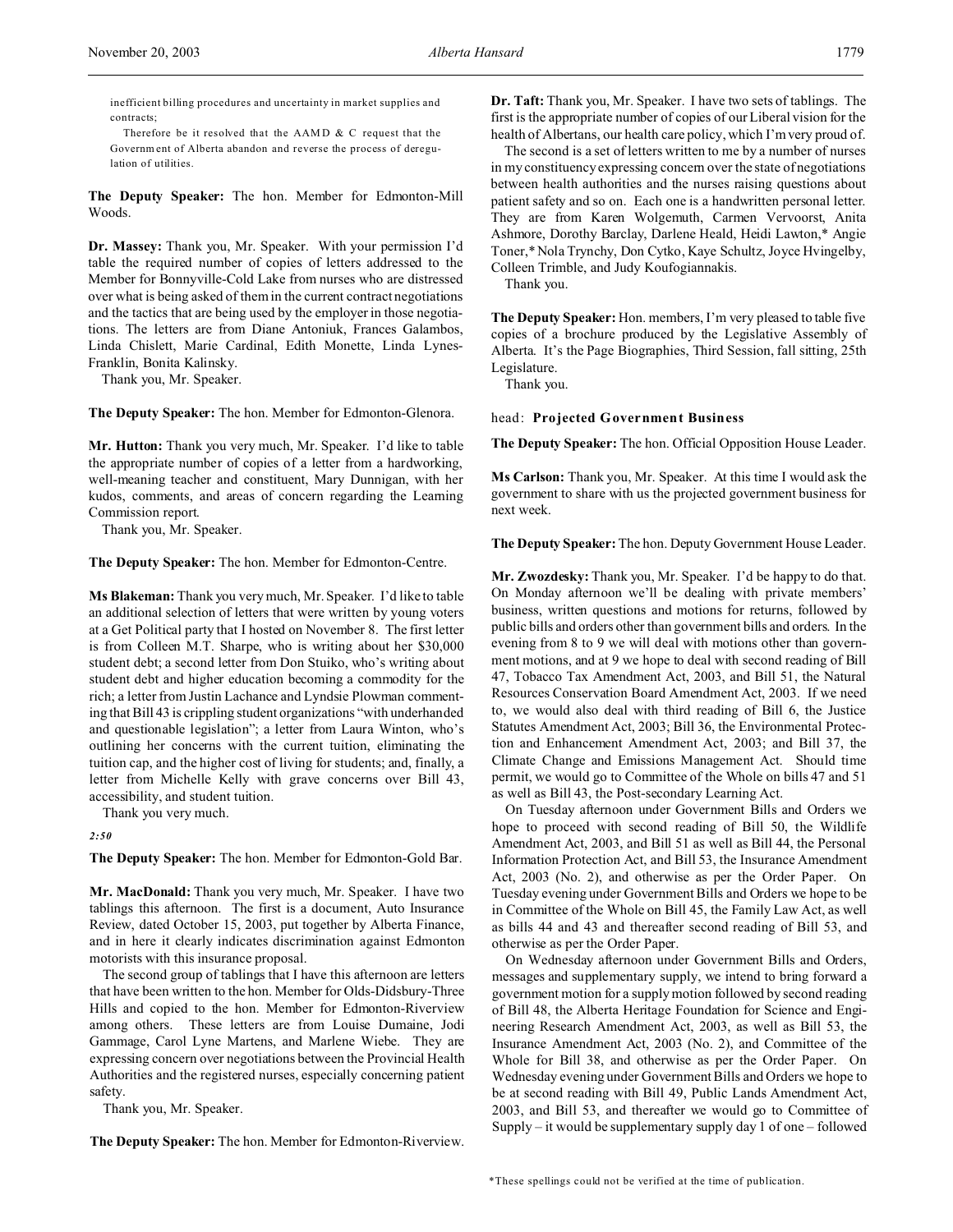by a reversion to Introduction of Bills for the Appropriation (Supplementary Supply) Act at first reading, followed by second reading of Bill 53 and Committee of the Whole for Bill 38 and Bill 53.

On Thursday afternoon under Government Bills and Orders we hope to consider second reading of the Appropriation (Supplementary Supply) Act along with Bill 52, the Health Professions Amendment Act, 2003, and Bill 46, the Municipal Government Amendment Act, 2003; thereafter, time permitting and so on, third reading of Bill 36, the Environmental Protection and Enhancement Amendment Act, 2003, and Bill 37, the Climate Change and Emissions Management Act; and, again time permitting, second reading and perhaps Committee of the Whole on Bill 53.

That is the projected government business for next week.

### head: **Orders of the Day**

### head: **Government Motions**

# **2010 Vancouver/Whistler Olympic Games**

24. Mr. Zwozdesky moved:

Be it resolved that the Legislative Assembly show its support to the province of British Columbia in their efforts to bring awareness to all Canadians of the benefits of the 2010 Vancouver/Whistler Olympic Games to our athletes and young aspiring athletes as well as the benefits to maximize tourism and economic benefits relating to these games.

**Mr. Zwozdesky:** I might add, Mr. Speaker, that Albertans do share in the excitement as the Winter Olympics return to Canada in 2010, and I'm so very pleased that there will be opportunities for Alberta and British Columbia to collaborate on initiatives such as tourism and other developmental initiatives associated with these games.

The 2010 Olympics will give Alberta's athletes a true chance to shine, and we do have the opportunity to work with British Columbia on high performance athlete development. These games will also give young athletes a chance to watch their heros up close and to see what it takes to become a top-calibre athlete.

As minister responsible for sport I'm obviously very excited by this, and I'm also excited as the minister responsible for the Premier's Council on the Status of Persons with Disabilities because Alberta athletes with disabilities will also have a chance to participate in the Paralympics, which will be held in Vancouver/Whistler immediately following the Olympics. These athletes will compete in eight Paralympic sports and will have the opportunity to showcase their skills and talents to the world.

These Olympics and Paralympics participants are tremendous role models for aspiring athletes as well as for all Albertans in demonstrating the many positive outcomes of a rich and active lifestyle. Alberta and B.C. should work together in an effort to link educational and physical activities to the principles of the games, which, overall, do support healthy living and learning initiatives.

There are countless other opportunities, Mr. Speaker, that come with the Olympics, including increased tourism. From our vibrant city centres to our natural scenic beauty Alberta has so much to offer the estimated 5,000 athletes and officials, over 10,000 media members, more than 14,000 volunteers, and about 2.3 million attendees who will be visiting western Canada. Alberta and B.C. have already taken a very big step forward when both provinces signed the joint memorandum of understanding on tourism initiatives on October 8 of this year and agreed to pursue the development of an Olympics corridor between Calgary and Whistler with the goal of bringing Olympics-related tourists to more areas of both our provinces.

In conclusion, Mr. Speaker, as Alberta learned through the 1988 Calgary Olympics and through the 2001 World Championships in Athletics in Edmonton, the spirit and the benefits of these major games do live on through legacies left behind. Those legacies include such things as facilities, community organizations, strengthened volunteerism, and the very long-lasting benefits of promoting active living and lifestyles.

Thank you very much for your anticipated support.

**The Deputy Speaker:** The hon. Member for Edmonton-Ellerslie.

**Ms Carlson:** Thank you, Mr. Speaker. We in the Official Opposi-

tion support this motion, stating that the Legislative Assembly show its support to the province of British Columbia in their efforts to bring awareness to all Canadians of the benefits of the 2010 Vancouver/Whistler Olympic Games to our athletes and young aspiring athletes.

There is no doubt that this is going to have a huge economic impact in western Canada. Just the number of game tickets is going to be huge. It's estimated at 1.8 million tickets available. The GDP impact of the event will be well over \$2 billion. The estimated total GDP impact will be well over \$3 billion. We will see 55,000 direct person-years of employment being created as a result of these games and substantial taxes collected at the federal, provincial, and local tax levels, which will be a huge economic stimulus for the regions. *3:00*

Also, there is going to be a direct benefit to Edmonton as a result of these games, Mr. Speaker. Alberta has a complete benefit from the Olympic Games as the Institute for Olympic Education is located here in Edmonton at the University of Alberta. It is located in the Department of Elementary Education in the Faculty of Education. The Vancouver LegaciesNow 2010 committee chose the Institute for Olympic Education at the U of A to help develop its curriculum for its various web tools, which will be a large part of the educational component. So what we see is a real integration of economic impact, educational impact in a manner to profile our country from a tourism perspective, from employment, and from our outstanding athletes and those outstanding athletes of other countries.

So it is our pleasure to support this particular motion and wish the province of B.C. every success in 2010.

**The Deputy Speaker:** The hon. minister to conclude?

**Mr. Zwozdesky:** Just to call the question, please.

[Government Motion 24 carried]

head: **Government Bills and Orders** head: **Second Reading**

# **Bill 49 Public Lands Amendment Act, 2003**

**Mr. Ducharme:** Thank you, Mr. Speaker. I would like to move second reading of the Public Lands Amendment Act, 2003.

Mr. Speaker, the intent of this bill is to strengthen and clarify the government's role as the land manager of public lands. This is a huge role for government, to oversee 100 million acres of public lands throughout our province. We take this role very seriously. The changes being introduced today in this piece of legislation will allow our government to deal swiftly and effectively with instances of noncompliance on public lands and respond to increased demand within the agricultural industry to allow some bison grazing on public land.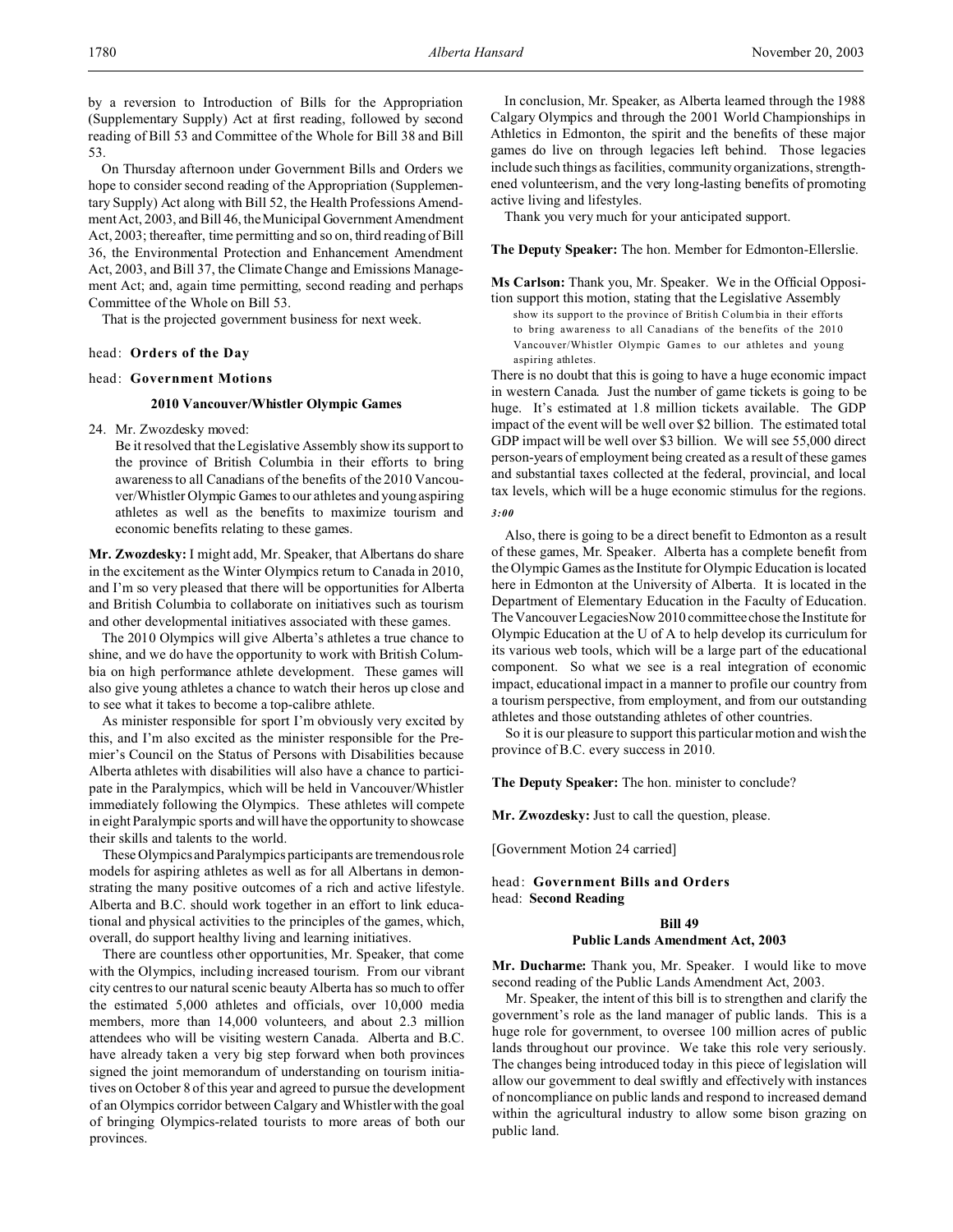#### [Mr. Shariff in the chair]

First of all, in order to avoid confusion, we need to have it clearly stated in legislation that it is unlawful for people to travel on a closed road or to place barriers that impede lawful use of a road. Government can require the placement of signs saying that the road is closed, but if people refuse to obey these signs, we need to be able to deal with this effectively and swiftly.

We also need to clarify a police officer's authority to remove a person if they refuse to leave a closed-off area. Currently there is a gray area in dealing with who is responsible to deal with unlawful acts of accessing a closed area on public lands. Since it will be clearly stated in legislation that it is illegal to do so, we can then quite simply take it to the next level and have a police officer deal with the situation. Now, this is not to say that we won't be applying some law of reason to this situation. Much of the time we will hopefully be able to reason with the individual and won't need to call in the police. However, if things do need to go to the next level, we now have the legislation to enable us to do that.

Another change to the legislation deals with clearly outlining who is the land manager for this public land, which of course is the government of Alberta. This is important to remember because the next amendment explains that it is illegal for an individual to demand payment, money, or other goods in exchange for access to public lands which they are already entitled to enter. Essentially, as an Albertan you can't demand money from another individual for them to access public land, especially when the government is the land manager.

The last area in relation to access on public lands deals with the government's ability to take action against those individuals who illegally travel on a closed road. Explaining what currently goes on in trying to deal with this situation may shed some light on why this amendment needs to be put in place. Currently when people travel on a closed road or illegally place a barricade on public land, our only recourse is through a ministerial order. As many of you can understand, this can be a very long and arduous process. We need amendments in this legislation to streamline the process so that we can safely and legally control access on public land.

It's important to note that we are always improving the way we manage our public lands. As Alberta's population increases and more users wish to access public lands, we need to continue to find innovative ways to balance the needs of Albertans.

The other amendments that are in this bill will accommodate bison grazing. The bison industry has been one of the fastest growing agricultural industries in Alberta. In fact, estimates indicate that approximately \$15 million was generated from the sale of bison meat last year. These new amendments will allow for some bison grazing on public lands, agricultural dispositions under certain conditions. It's important to note that we have worked very closely with the Department of Agriculture, Food and Rural Development on these amendments. This change is being proposed after serious review.

A multistakeholder committee which had representatives from the Alberta Bison Association, the Alberta Beef Producers, the Federation of Alberta Naturalists, the Alberta Association of Municipal Districts and Counties, the Alberta chapter of the Wildlife Society, the Peace Country Bison Association, the Alberta Grazing Leaseholders Association, and the Alberta Fish and Game Association was consulted. The committee was very concerned about disease transmission from wild to farmed bison.

Sustainable Resource Development has worked with the Department of Agriculture, Food and Rural Development to develop disease-free testing, tracking, and marking requirements for bison grazing on public land. These requirements and the establishment of a high-risk area, which is north of Manning, will greatly reduce the risk of certain diseases spreading from wild bison herds to farmed bison. There will not be any bison allowed to graze on public land in the high-risk area.

Now, this is only the first step in allowing bison to graze on certain lands. Changes to the dispositions and fee regulations will also be required. Once the legislative changes are proclaimed, government will begin to review applications for bison grazing using criteria developed from the stakeholder committee recommendations.

So, in closing, Mr. Speaker, these are the changes being proposed to the Public Lands Act that will enable government to better manage this resource. Thank you.

### **The Acting Speaker:** The hon. Member for Edmonton-Ellerslie.

**Ms Carlson:** Thank you, Mr. Speaker. I'm happy to have an opportunity to speak to Bill 49, Public Lands Amendment Act, 2003. The sponsor of this bill, the Member for Bonnyville-Cold Lake, called me some time ago, actually, to arrange a meeting to be briefed on this particular bill, and we managed to do that this week. He and a member of the minister's department and someone I believe from the Public Affairs Bureau sat down with me and went over two aspects of this bill, and I thought: well, I don't know what the big briefing was about because it seems to be pretty innocuous as we go through it.

What they talked to me about during that meeting was the part of the bill that talks about regulating the use and misuse of roads on public lands, and we've long talked about that as an outstanding issue that needed to be resolved. I support the piece of the legislation that deals with that. What that means is that when you have public lands and they've been closed for some reason and people still use that road, going against the posted signs and the barriers that might be across the road, then there should be some penalties associated with that. We support that.

Often the roads are closed because of environmental degradation reasons or because of impact on wildlife or other associated reasons, and they are closed for very good reasons. For people caught trespassing in those particular circumstances, I and also all of the consumer groups I've dealt with and environmental groups and municipalities believe that penalties should be higher and that there should be some enforcement. So that part of the bill I was very happy with.

The second part of the bill they talked about was the grazing of bison on public lands. While some people have an issue with this, particularly to do with disease control, I don't and neither have the people I have talked to. Bison grazing on public lands is a traditional use of those lands and is really reverting to a natural-state use and a way to maintain in most cases the ecological integrity of the land in accordance with century-old traditions. So I certainly didn't have a problem with that, and that was the end of our little briefing session.

#### *3:10*

I get back to the office and take a look at the bill and start to go through it and find out that there's a whole other piece of this particular legislation that didn't happen to get discussed in our briefing time which I have some really grave concerns about, Mr. Speaker. That's the part that allows peace officers, police officers to direct others not necessarily associated with law enforcement to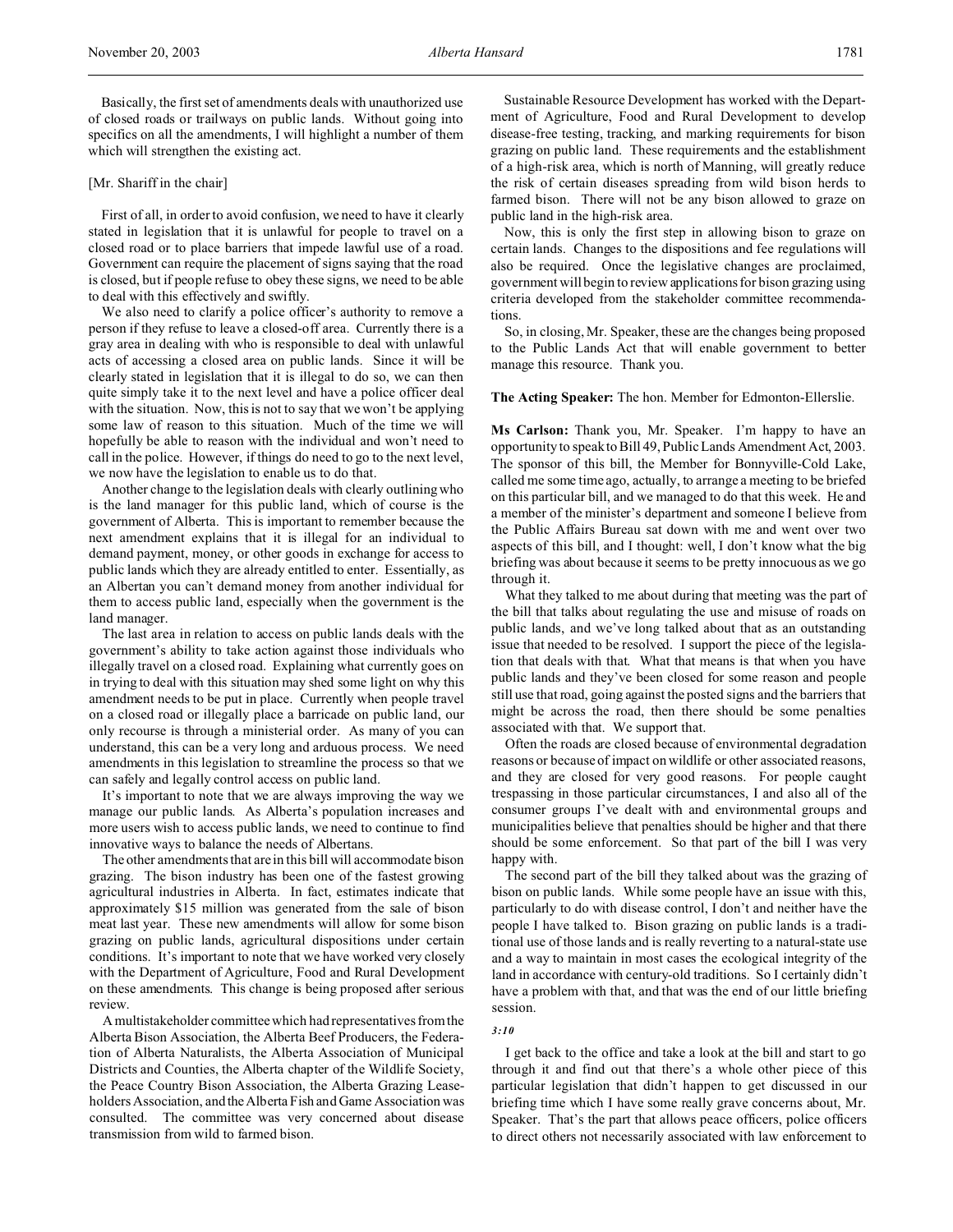remove or seize property barricading an entry point to Crown lands. This deals with a section, primarily section 54, in this particular bill.

Now, we see this as a targeted example of this government trying to resolve the issue that we saw last year and which has developed over the course of a couple of years where some aboriginal communities have blocked access by oil exploration companies on Crown land. This was a big deal that was talked about last spring, and the government brought forward requests for funds to try to resolve this particular problem in last year's budget that was debated.

At that point, we expected the government to take a leadership role in developing a consultation process that would bring both parties to the table and resolve the outstanding issues through some form of negotiation. We also expected the federal government to be brought to the table in terms of discussing some of these issues because while they don't have jurisdiction over public lands per se in Alberta, they do have jurisdiction over a lot of the outstanding issues that I believe were being discussed at that time.

So it came as quite a surprise to us to see that the outcome of those dollars being spent and the outcome of what we thought were going to be positions of negotiation was this bill, which certainly at first glance looks like we could see a huge escalation of the potential for confrontation on those particular public lands. I haven't heard any reasonable explanation for why the government at this particular point in time thinks they need to give more power to the police in those regions and in fact what seems to be excessive power, enabling police officers to designate other people to assist them in bringing down barricades.

When we take a look at the past history in this country and we take a look at the situations of confrontation between aboriginal groups and land users, be they business or recreational users, we see that there have been some situations that have gotten completely out of control. We certainly do not want to see an Oka situation develop in the oil fields here in Alberta, and it seems like that's where this particular piece of legislation could land us.

Yes, there is conflict between oil field contractors and First Nations in Alberta's north, but we want to see that conflict resolved in a nonconfrontational manner, and we believe that that is certainly possible. We do not believe that those negotiations or this government are in a situation at this particular point in time where they are forced into bringing in legislation that empowers police to take more aggressive action. We certainly have very grave concerns about what this bill does in terms of empowering police to remove blockades that obstruct access to land.

We've seen in the past that some northern Alberta First Nation bands have used blockades to block nonaboriginal contractors when working in the oil industry, and some bands have claimed that their treaty rights grant them the rights of first refusal on contract work or a right to a cut of oil industry profits. But blockades and the way they are outlined to be handled in this particular bill we believe will only increase tension between First Nations and other communities, and that's not a situation that we want to see happen.

I need some answers to some questions. Why bring in this bill at this particular time? Where are the negotiations on resolving those issues? What about all the discussion we had in the spring? What were the outcomes of those? What are the contractors saying now? I don't think anybody wants people traveling in the northern part of our communities fearful that they're going to be facing confrontational kinds of situations. Everybody loses in that situation, Mr. Speaker, particularly the directly affected parties: the First Nations, the contractors, the police officers who are going to have to police this situation, and any people from the community who are going to be enlisted in this process.

That means a loss of negotiating ability between all parties involved. It means a huge loss of revenue for those people who would like to do business. I believe that it creates conflict and makes it very much more difficult to negotiate any of the land claim settlements that are currently at stake. It means that we have millions of dollars of oil revenue at issue here. So we could see where the situation in Alberta has even higher stakes at risk than those in Oka, and we do not want to see that kind of situation develop here.

We want to know what the negotiations were with the northern oil field conflict and the federal government. I heard this afternoon that the federal government said that because they're provincial Crown lands, they don't want to get involved, but I don't believe that's good enough. I believe this is a situation where both levels of government and the directly affected parties need to sit down and negotiate a settlement. This government allocated \$6 million in the 2003 budget. If this is the only outcome that we see as a result of that, then that was money very poorly spent, Mr. Speaker. We expect that that money would have been spent on consultation that actually led to a solution, not to legislation coming forward that can increase the ability for conflict.

In principle, if that's the way this bill stands, Mr. Speaker, I am certainly not very pleased with it, and I will not be supporting it at this stage. I do expect some detailed discussion and negotiation of this particular bill when we get to committee, and I expect some answers to those questions from the sponsor of this bill. So I hope he takes them under serious advisement and we get some more detail on where this bill is going, what the intent of it was, and how otherwise those negotiations are going in the north.

Thank you.

**The Acting Speaker:** The hon. Member for Edmonton-Gold Bar.

**Mr. MacDonald:** Thank you very much, Mr. Speaker. It's with interest that one gets to participate in the debate this afternoon on Bill 49, the Public Lands Amendment Act. Certainly, the changes that were originally expressed by the government and by the sponsor of this bill are now reasons for a second look at these proposed changes.

You know, certainly when you think that the changes are being proposed to strengthen existing legislation with regard to regulating the use and misuse of roads and public lands – that is, to prevent people from traveling or being on a closed licence-of-occupation road, the idea to permit the grazing of bison on public land, and to allow peace officers to direct others not necessarily associated with law enforcement to remove or seize property barricading an entry point to Crown lands. Well, the first two issues are fair enough, but I think that the Member for Edmonton-Ellerslie is absolutely right. We could live with that; we could accept that.

Whenever we are going to discuss allowing peace officers to direct others not necessarily associated with law enforcement – I hope that's not a vigilante group, which I'm sure it isn't – to remove or seize property barricading an entry point to Crown lands, what specifically is the intention of this? We had quite a discussion regarding this, and the hon. Member for Edmonton-Glengarry and the hon. Member for Edmonton-Ellerslie certainly had some very thoughtful suggestions and observations in regard to this land issue. There have been incidents in the past, particularly in the northern part of the province. The membership of the Northern Oilfield Contractors Association is scattered and located throughout northern Alberta. They had some issues around access. Even the Slave Lake Chamber of Commerce expressed concern about the issue of land access.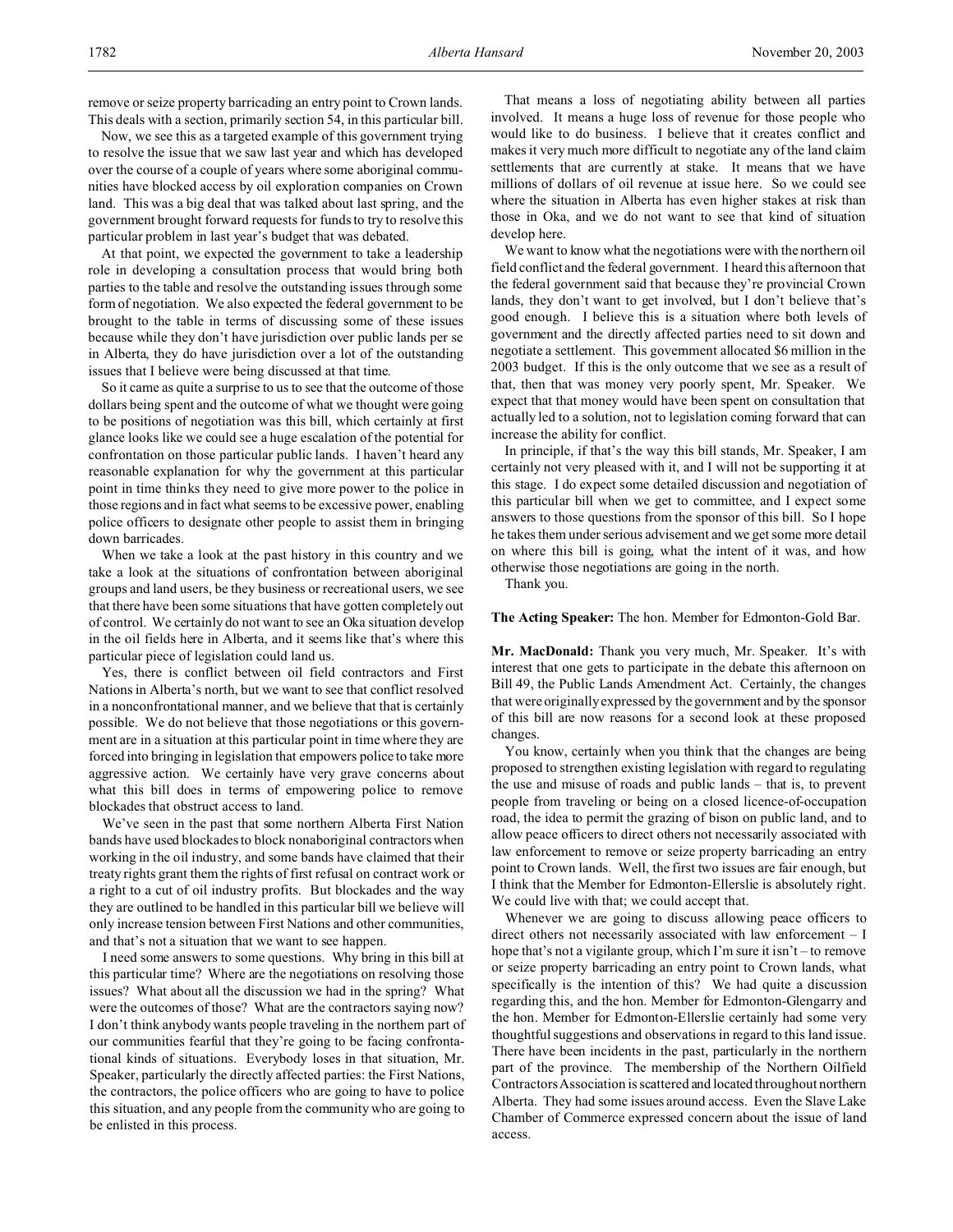Now, I'm also of the view that this bill as it's presented to us could increase tension or the potential of conflict between oil field contractors and the First Nations of Alberta's north, and I don't think we need to be increasing the potential for conflict or increasing the potential for tension between those parties. It has been described as the Alberta government's bill that could lead to an Oka in the oil fields. We all know and understand and appreciate just exactly how beneficial oil field activity is to the economic well-being of this province. We don't need to have confrontation. I think we should have consultation and we should have negotiation, and that is particularly expressed very well in the document that was tabled in this Legislative Assembly this past February, I believe, by the hon. Member for Edmonton-Glengarry.

The whole idea in this legislation of empowering police to remove blockades that obstruct access to land – well, we all know that some northern Alberta First Nations bands have used blockades to block nonaboriginal contractors from working in the oil industry. Some bands have claimed that their treaty rights grant them the right of first refusal on contract work or a right to a portion of all oil industry profits. Now, surely we can have some consultation and discussion. I would be interested to know – and perhaps we'll find out in committee if not at second reading – if there has been a process of consultation in regard to the drafting of this Bill 49 and if there has been consultation just exactly what the affected parties had to say to the government in regard to this matter.

Now, when we talk about recommendations and solutions, instead of talking about forming a posse, we should form a group that will discuss the issues and perhaps come to an understanding. Instead of passing this legislation at this time, I think we would be better off taking some of the suggestions from this report of the Northern Oilfield Contractors Association.

#### [The Deputy Speaker in the chair]

Some of the things that they have suggested, in conclusion, Mr. Speaker, are the formation of community advisory groups in small numbers that are manageable and that the government of Alberta through an independent facilitator could lead discussions but that solutions are to come from the stakeholders. Now, I don't believe this item in Bill 49 is a solution. Also, "recognize that the end result is a fair, open, and (if desired) competitive business market in Alberta's resource sector throughout all Crown Land." The contractors' association also wants to point out, "Recognize that racism and discrimination are unacceptable elements throughout a free Canadian Society." Their association "is committed to eliminating all factors which foster discrimination both in the workplace and our community environment."

To think that we would be willing to go ahead with this sort of legislation at this time is just plain wrong, and I think there should be, as other people have said, a greater focus on education and training. I would urge all members of this Assembly to say no, in fact say no to the entire Bill 49 because of what could happen in the future. I don't think it has been thought out – and others may disagree and rightfully so – but there have been solutions and recommendations presented in regard to these matters that do not require that we increase armed presence where there are disputes, because the consequences could be catastrophic.

As this day progresses, we should recognize, each and every one of us, just what a peaceful and democratic country we live in. There is almost total chaos, almost total anarchy in the country of Turkey as we speak, and it is unfortunate. It is unfortunate that we cannot learn from the lessons of others. Let's have a process of negotiation and consultation, not enhance some sort of idea that we can have confrontation.

Thank you very much.

**The Deputy Speaker:** Any comments or questions? Okay. The hon. Member for Edmonton-Riverview.

**Dr. Taft:** Thank you, Mr. Speaker. I'll keep my comments fairly brief as I need to think this one through and mull it over. I see it as a genuinely tough issue, a real dilemma here underlying the intent or motivation of this bill, or at least I'm assuming so.

The bill clearly does clarify the controls of the provincial government and of peace officers and police over roads and access to Crown land, to public lands. I think there's something to be said for making rules clear, and I can see also that there are times when these provisions perhaps are necessary. There are some obvious things here, I think. Making it illegal to demand payment for access to public lands: that kind of thing is certainly worthy.

My unease with the bill comes from its sense, when I read it, of a kind of aggressive stance, which seems to probably increase, if not increase then certainly clarify very much, the capacity of police and their deputies and so on to remove barriers on roads, to be armed, and so on. Again, there are times when that's undoubtedly legitimate. My concern is that this could be seen as an inflammatory bill, and that's what I'm weighing in my mind.

Are we setting the stage here for unnecessary and violent confrontation, which could in fact be more destructive than anyone intends? I mean, the people of Quebec are still struggling with the Oka showdown. I think it's eight years ago or something. There have been similar ones in B.C. and elsewhere. I think the people of Alberta and, frankly, the government of Alberta and the police of Alberta deserve credit that while there have been tensions over land access in northern Alberta, so far they have not come to a violent head. I think that if they were, we might find the repercussions and downfalls of that to be so severe that they weren't worth a confrontation and that a slow, patient approach would have been better.

### *3:30*

I'm going to listen carefully to the debate. I look forward to many, many MLAs participating in this. I'll be certainly reading as widely on it as I can and consulting with others on it. I find that this bill, to me, presents a series of issues that I am not yet resolved on but I am concerned about.

So with those comments for now, Mr. Speaker, I'll take my seat and look forward to further debate. Thank you.

**The Deputy Speaker:** Any comments or questions?

The hon. Member for Bonnyville-Cold Lake to close debate.

**Mr. Ducharme:** Thank you, Mr. Speaker. I will certainly undertake to provide responses to all the questions that were brought forward during second reading and provide that at the next stage of the bill. So I'd now ask for the question.

[The voice vote indicated that the motion for second reading carried]

[Several members rose calling for a division. The division bell was rung at 3:32 p.m.]

[Ten minutes having elapsed, the Assembly divided]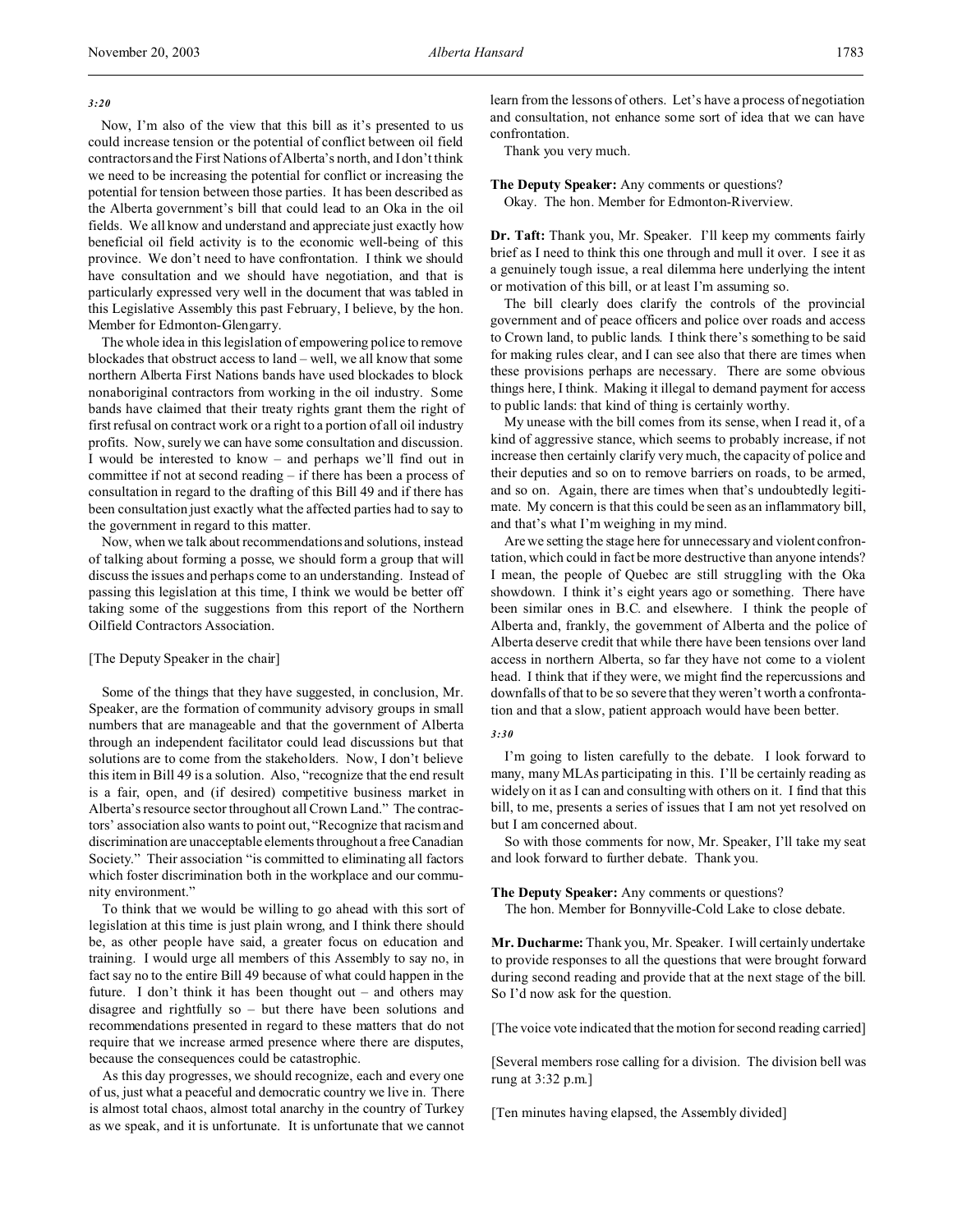[The Deputy Speaker in the chair]

| For the motion:     |               |                |
|---------------------|---------------|----------------|
| Ady                 | Hlady         | McClellan      |
| Amery               | Horner        | McFarland      |
| Boutilier           | <b>Hutton</b> | Nelson         |
| Cao                 | Jacobs        | Oberg          |
| Cardinal            | Knight        | Pham           |
| Coutts              | Kryczka       | Smith          |
| Ducharme            | Lord          | Snelgrove      |
| Dunford             | Lougheed      | <b>Stevens</b> |
| <b>Fritz</b>        | Lund          | VanderBurg     |
| Gordon              | Magnus        | Woloshyn       |
| Graham              | Mar           | Yankowsky      |
| Griffiths           | <b>Marz</b>   | Zwozdesky      |
| Haley               | Maskell       |                |
| Against the motion: |               |                |
| Carlson             | Mason         | Taft           |
| MacDonald           |               |                |
| Totals:             | For $-38$     | $Against-4$    |

[Motion carried; Bill 49 read a second time]

# **Bill 51 Natural Resources Conservation Board Amendment Act, 2003**

**The Deputy Speaker:** The hon. Member for Whitecourt-Ste. Anne.

**Mr. VanderBurg:** Thank you, Mr. Speaker. I'd like to move second reading of the Natural Resources Conservation Board Amendment Act, 2003.

I'm bringing this act forward on behalf of my colleague the hon. Minister of Sustainable Resource Development. Administrative changes are required to deal with the expanded role of the Natural Resources Conservation Board. Amendments are also needed to clearly separate the quasi-judicial function of the board from its administrative function. These changes will also clarify financial controls, membership of the board, and the unbiased nature of the appeals.

The purpose of the Natural Resources Conservation Board Amendment Act is to provide an impartial process to review projects that could affect Alberta's natural resources. The board reviews these kinds of projects to ensure that they are in Alberta's best interest. The board closely examines possible social, economic, and environmental impacts of these projects. Under this act the board may also give other responsibility under other acts such as the Agricultural Operation Practices Act. Those responsibilities may include running a regulatory system in addition to the board's quasijudicial status.

This act also standardizes the term for board members to five years. The requirement for an address before the Legislature to remove a board member will also be repealed. Finally, to maintain consistency with standard government financial practices, the board's budget will fall under the Ministry of Sustainable Resource Development's budget.

In January 2002 the NRCB gained responsibility for regulating Alberta's confined feeding operations and for administrating the Agricultural Operation Practices Act. Since then the NRCB has had two distinct functions: making important quasi-judicial decisions regarding applications under the NRCB Act and the Agricultural Operation Practices Act and administrating the regulatory system for

the Agricultural Operation Practices Act and supporting and hearing the structure for the NRCB Act.

In the past year there has been some confusion around the board's new responsibilities. These issues reflect the board's initial role and the legislative framework created to accomplish its more limited objectives. The board's increased responsibilities have resulted in the need for greater clarity between its quasi-judicial and operational roles. Both the regulatory and the quasi-judicial functions are essential to the board's current role. Both need to be clear. The amendments clarify the board's role regarding these two separate and distinct functions.

Changes will also ensure that financial practices are similar to standard government procedures, reinforcing financial controls. Currently funds transferred to the board must first be approved by a vote in the Legislative Assembly. With the changes the board's budget will be included under SRD's budget. The board will report to the Minister of Sustainable Resource Development for budget approval. Although the board will have a new financial reporting structure, it will not impact the board's quasi-judicial or operational roles or decision-making abilities. Consistent with current practice the minister will have no jurisdiction over these NRCB areas. Including the board's budget with SRD's budget will enhance accountability of both the board and of government.

These amendments will also standardize to five years the terms for which members are appointed. At the end of the term board members' performance will be reviewed. If a member seeks renewal, that review will be incorporated into any decisions surrounding potential membership renewal. Currently, an address before the Legislature is required to remove a board member. This is a time-consuming and costly process that prevents the minister from responding quickly to issues involving the board membership. Removing the requirement for the legislative address will give the government the necessary flexibility to resolve such matters. Other changes may include adjusting the number of board members to meet the board's changing responsibilities.

All of these amendments will permit the board to fill its quasijudicial role in a fair and neutral fashion and still keep its administration businesslike and efficient. The changes will bring clarity to the role of the NRCB and enhance the accountability of government.

Mr. Speaker, I would like to move that we adjourn debate on Bill 51. Thank you.

[Motion to adjourn debate carried]

*3:50*head: **Government Bills and Orders** head: **Third Reading**

# **Bill 6**

### **Justice Statutes Amendment Act, 2003**

**The Deputy Speaker:** The hon. Minister of Community Development on behalf.

**Mr. Zwozdesky:** Yes, Mr. Speaker. Thank you. On behalf of my colleague the Minister of Justice and Attorney General, I am pleased today to move third reading of Bill 6, the Justice Statutes Amendment Act, 2003.

As all members of the House are aware, these acts are often used to consolidate and to bring forth minor changes to justice legislation. The bill currently before the House includes amendments to four justice acts, the first of which is the Judicature Act.

First, minor amendments to the Judicature Act will ensure that security staff can respond appropriately to security threats in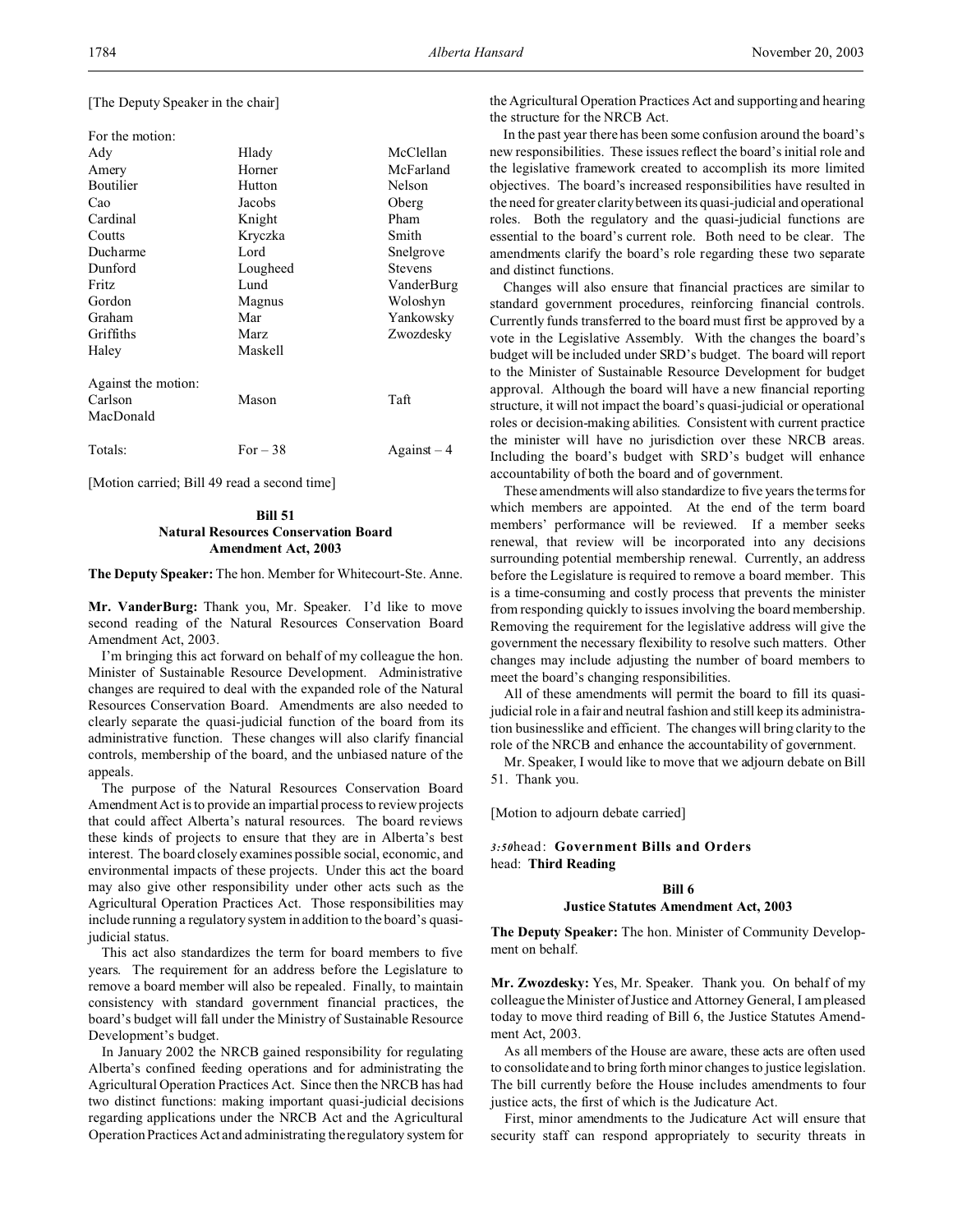courthouses and other buildings that contain courtrooms and will clarify that the minister may appoint either individuals or an entire class of people as courthouse security officers. This change is part of Alberta Justice's and Alberta Solicitor General's commitment to work with judges and justices in all three levels of court to deal with courthouse security concerns while ensuring our courts remain open and accessible to all Albertans.

The second act affected here is the Alberta Young Offenders Act. As the members of this House are aware, the federal Youth Criminal Justice Act came into force on April 1, 2003, and replaced the former Young Offenders Act. Now, Alberta already has provincial legislation that sets out the procedures related to provincial offences committed by those under 18 years of age such as offences under the Traffic Safety Act and the Prevention of Youth Tobacco Use Act, for example. Bill 6 will amend that provincial legislation to mirror the changes made under the new Youth Criminal Justice Act. For instance, some terminology will be changed and the maximum fine for provincial offences will be increased from \$500 to \$l,000 to conform to the maximum set out in the Youth Criminal Justice Act. Finally, the current name of our act, the Young Offenders Act, will become the Youth Justice Act.

The third and fourth relevant acts here are the Petty Trespass Act and Trespass to Premises Act. I'll refer to the amendments to the final two bills, the Petty Trespass Act and the Trespass to Premises Act, together since the changes are related.

Mr. Speaker, many members of this House have heard concerns from rural constituents about trespassers on their land. Sometimes trespassers come onto the property with all-terrain vehicles, damaging the land or even posing a threat to children and livestock. Under current legislation a land or property owner must appear before a justice of the peace to lay a charge against an alleged trespasser. Albertans told us this was an unnecessarily onerous process and the available penalties were too small. As a result, these acts are being amended to allow peace officers to lay charges and the maximum fines are being increased to \$2,000 and to \$5,000 if it is the second or subsequent offence for the trespasser against the same property.

The amendments also provide that if the land in question is obviously private land as indicated by cultivation, fenced areas, the presence of livestock, and so on, then entry is prohibited unless the landowner gives his or her permission.

A further amendment to the Petty Trespass Act will also make it an offence to remove or deface no-trespassing signs. The maximum penalty for this will be \$2,000.

Thank you for this opportunity, Mr. Speaker, and I would encourage all members to carefully consider this bill and support it.

### **The Deputy Speaker:** The hon. Member for Edmonton-Ellerslie.

**Ms Carlson:** Thank you, Mr. Speaker. We've seen some debate on this particular bill in the spring, and then it was held over during the course of the summer. Some amendments were brought forward that we had the opportunity to review and debate earlier this week. Generally speaking, we were in support of the amendments and the general direction of this bill. It was mainly a bill that dealt with small changes or definitional changes and from our perspective wasn't really controversial in any way. So we have in fact supported this bill at all readings and continue to support it at this particular time.

So with that, I'll take my seat and call for the question.

[Motion carried; Bill 6 read a third time]

# **Bill 36 Environmental Protection and Enhancement Amendment Act, 2003**

**The Deputy Speaker:** The hon. Deputy Government House Leader.

**Mr. Zwozdesky:** Thank you again, Mr. Speaker. It's my pleasure to rise today to move third reading of Bill 36, the Environmental Protection and Enhancement Amendment Act, 2003, on behalf of my colleague the Minister of Environment.

In summary, Mr. Speaker, Bill 36 allows electronic reporting of environmental incidents and strengthens Alberta Environment's ability to adopt and enforce codes of practice. The bill also supports recent changes to the reclamation and remediation program for upstream oil and gas operations.

Thank you.

**The Deputy Speaker:** The hon. Member for Edmonton-Ellerslie.

**Ms Carlson:** Thank you, Mr. Speaker. Once again, this is a bill that we saw in the spring, and it came back this fall. While it deals with four quite different objectives, it is fairly minor in nature as far as we can see at this particular time, and we haven't had over the course of the summer any huge number of people or organizations in opposition to any of the particular sections of this act.

Really, it does four different things here in the act. One is with regard to the electronic reporting. This is just bringing their legislation up to current standards. Many people fax or e-mail, and it makes it much easier for people or organizations who have to report to the department to do so as fast as they can. If they release a substance that can cause an adverse affect, the requirement is that they report to the director, so now they can do it by fax or by e-mail with this change. We support that because when there has been a problem, the department needs to know sooner rather than later, and it certainly is better than just being able to appear in person or send a written letter.

Then it talks about the codes of practice. We always have lots of controversy in this province about whether or not business should be done by regulation or whether a code of practice is acceptable. It has been the common practice of this government to often use codes of practice for different kinds of what would otherwise be regulations in terms of enforcement issues. So what we're seeing here is a little bit of cleaning up in this area. The standards are laid out, I think, a little more clearly, and so that's good news.

The third thing is that they're eliminating the 25-year limit to issuing environmental protection orders for sites that have been granted a reclamation certificate. This is the piece that has required the most amount of debate in this House. It isn't hugely controversial, although some organizations, some corporations don't like it because it means that their environmental liability can be extended. We have found through practice that that's a very good idea because, particularly with well site reclamation, sometimes it takes a very long time to see what the subsequent or resultant impact is on the land, and then the government is on the hook for the cleanup.

We have numerous situations like this throughout this province. The government has a substantial contingent liability in this regard. We asked the minister of environmental protection to tell us what that contingent liability would be before we voted on this bill, and he has been unable to do so, so far. Perhaps we'll have to resort to written questions to get that particular answer. It's too bad. It would have been nice if it had happened in this debate because the government is on the hook for a lot of dollars for cleanup. Wherever we can extend this responsibility to the corporations responsi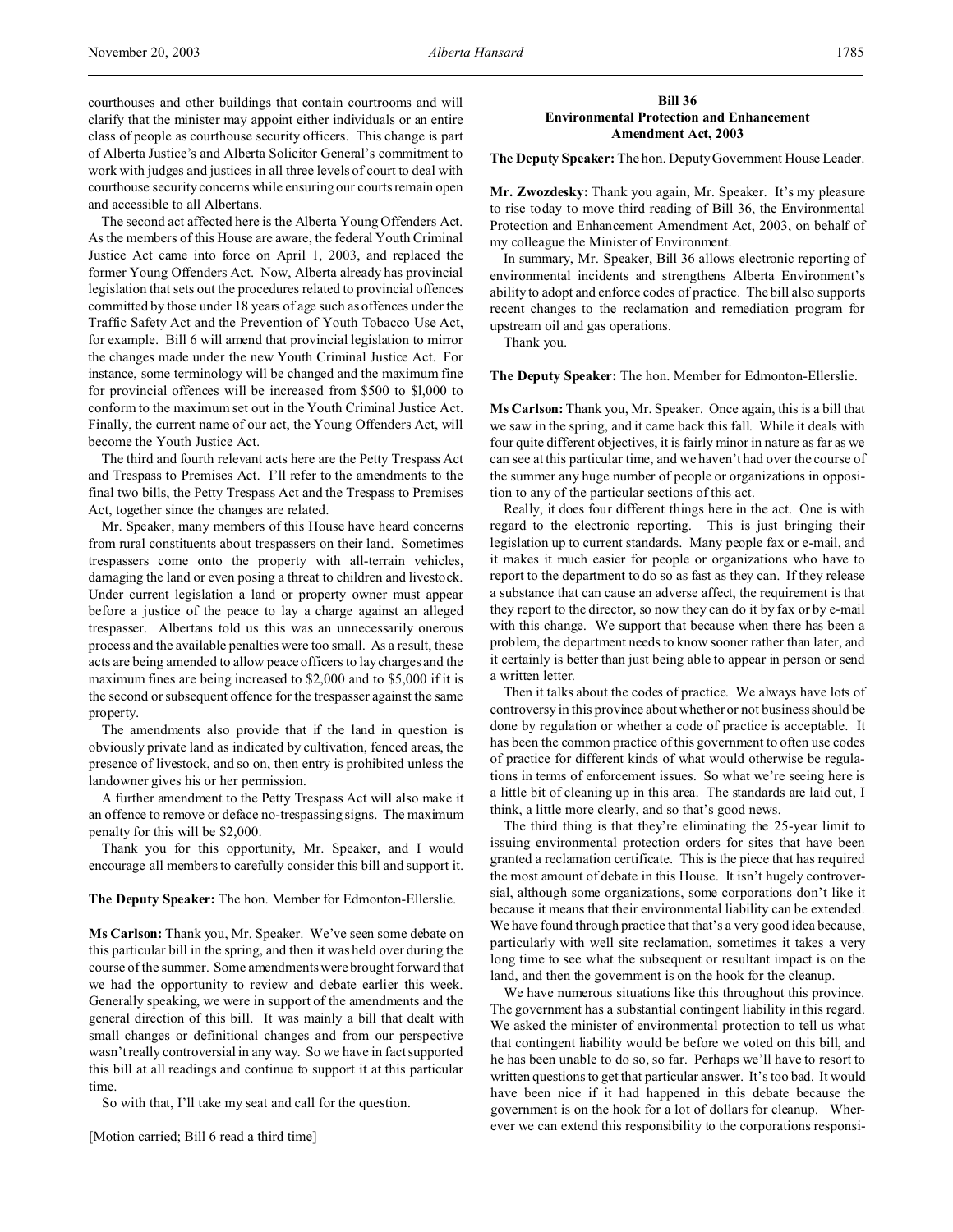ble, the better it is for all concerned, I think. So that's what happens here. The corporations need to be more vigilant in their reclamation activities, and it gives them time so that as standards are improved, corporations can bring those standards into practice on lands that they previously used. So that's a good thing.

*4:00*

The last little bit of this piece of legislation was some minor cleanup that we saw happening to wording and so on, not substantive in nature and things that we supported.

So with that, Mr. Speaker, I will conclude my remarks on this bill. We will be supporting it in third reading.

**The Deputy Speaker:** The hon. Member for Edmonton-Highlands.

**Mr. Mason:** Thank you, Mr. Speaker. I just want to indicate to the House that we continue to have mixed feelings about this bill, you could say. We are prepared to applaud the extension of liability for abandoned well sites to 25 years, and we think that's a positive step. If the government makes use of that in the future, I think that would be a potential benefit to the people of Alberta.

We do continue to have serious reservations about the use of selfregulation in this matter, and notwithstanding the use of reclamation specialists and paperwork being submitted to the government and so on or even the codes of practice for acceptable reclamation, it is problematic from our point of view that government inspectors would only do random audits of reclaimed well sites, access roads, and abandoned rights-of-way. That is a concern, Mr. Speaker, from our point of view. It depends very much on the resourcing of the department and the proportion that is put towards this problem. There's now a backlog of 40,000 uninspected sites in this province, and the department as it now stands can only do 1,700 per year. So, clearly, there should be an increase in the resources available to do this, and we are not sure that just passing off the lion's share of the responsibility to the oil and gas companies themselves is exactly what is required here.

So with that, Mr. Speaker, I will take my seat and indicate that we will not be supporting Bill 36 at this time. Thank you.

**The Deputy Speaker:** The hon. Deputy Government House Leader to close debate?

[Motion carried; Bill 36 read a third time]

#### **Bill 37**

## **Climate Change and Emissions Management Act**

**The Deputy Speaker:** The hon. Deputy Government House Leader on behalf.

**Mr. Zwozdesky:** Thank you, Mr. Speaker. On behalf of my colleague the Minister of Environment it's my pleasure to stand today and to move third reading of Bill 37, the Climate Change and Emissions Management Act.

In quick summary, Mr. Speaker, Bill 37 addresses specific greenhouse gas emissions in the context of our government's action plan on climate change. This bill would provide for sectoral agreements, emissions trading, programs, reporting, and funding of technological approaches to climate change.

Thank you.

**The Deputy Speaker:** The hon. Member for Edmonton-Ellerslie.

**Ms Carlson:** Thank you, Mr. Speaker. This is a bill we don't like.

It's a silly bill. It's one that doesn't really address the real issues at hand. It's a grandstanding bill brought forward by this government to try and justify their positions, which is really too bad, because the bureaucracies of the various departments, being the Department of Energy and the Department of Environment, are making great progress and, I believe, do have the solutions for this province to meet all the Kyoto targets, but this government likes to position themselves on the time line of dinosaurs and has done so once again with this particular bill. We raised our concerns about it in the spring, over the course of this summer, and again in the fall. I was hoping that the government would take this bill and not bring it back, but that's not what they chose to do.

There aren't any sections here, really, that show any promise. My biggest concerns are with section 3, where they talk about the specified gas emission targets. It's really the key part of the bill, and it states that the greenhouse gas emission target "is a reduction by December 31, 2020 of specified gas emissions [related] to Gross Domestic Product to an amount that is equal to or less than 50% of 1990 [totals]." So if it was just a reduction by 50 percent, then it would be good, but it talks about the relationship of this to the GDP.

What this really means is that the Alberta plan would let emissions in Alberta increase but at a slower rate than business as usual. Well, that isn't acceptable. It isn't acceptable for this province, for this country, or for any other country as we try to address this particular issue. There are lots of ways that government can stimulate this reduction, and it's really not a smart idea for them to be promoting growth of GHGs, greenhouse gas emissions, as they are in this particular part.

We also see part of this section giving cabinet the ability to make regulations regarding interim emission targets and targets for specified gases and for different sectors of the economy. So there is no certainty that by doing this, they'll be able to meet any of the targets in their preamble. We completely don't support this.

The sectoral agreements that are talked about in section 4 are also an issue. Why are they proposing sectoral agreements? In spite of having asked this question a number of times, we haven't got any answers to this. A better solution for us would be . . .

**Mr. MacDonald:** A Liberal government.

**Ms Carlson:** Yeah. There you go. That would be a way better solution. I like that one a lot.

**Mr. Magnus:** I can't believe who said that.

**Ms Carlson:** I see it's seconded by one of the government members from Calgary, Mr. Speaker. Finally, they're starting to see the light on that side of the House. It's about time.

So what we really need the government to do is to provide a better framework, and that's what we've asked for all along for this and then consult with sectoral interests and then legislate what they deem to be appropriate. This is a top-down approach that doesn't work, and we just simply can't support it.

[Mr. Lougheed in the chair]

Section 5, where they talk about emission offsets, is also a problem. We asked some questions around this. Once again, Mr. Speaker, we didn't get any answers. No big surprise. The front bench doesn't have the answers. We really need to go to the staff, because they're the people who know what's going on here and should be moving this particular issue forward. Section 5 deals with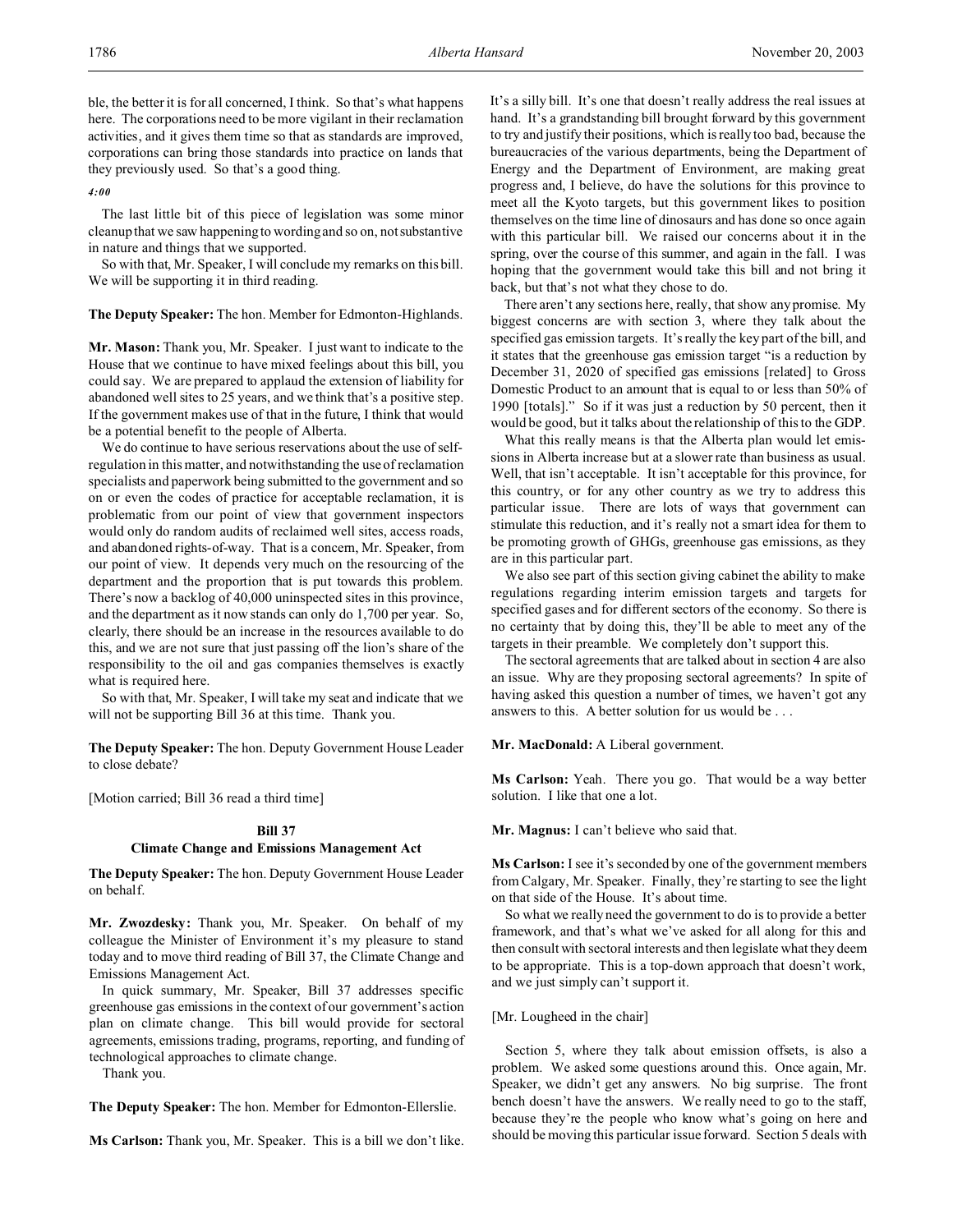The biggest problem is that the wording of this particular section does not force them to make any regulations respecting offsets, and we really need some direction on this in terms of what the government is going to be expecting of industry. We want a concrete plan that talks about how offsets and credits and a credit exchange might work. You know, there's already a market for these, and this government once again is four steps behind everybody else. It's a hollow section and doesn't give us any information.

The mandatory reporting section, which is section 6, is a problem. It indicates that anyone who releases or permits the release of greenhouse gases at levels in excess of the level dictated by the regulations must report that release according to the regulations. So my question there, Mr. Speaker, is: so what? They report it and then what happens? This government has an abysmal record when it comes to monitoring and enforcement. We need a concrete number for what the threshold will be. We need specific rules regarding the reporting. We need to know what the penalties will be. We need to know what the enforcement process is. Nothing here.

#### *4:10*

Section 7 talks about the associated programs, and what it talks about is that they may create programs. Well, we've seen by the kind of popular reaction that we had to bringing in a program for consumers to be able to retrofit their homes that this government is not going to do anything to help people in this province in terms of reducing their own personal greenhouse gas emissions or reducing their energy costs. So once again it's a very poor performance by a government who is completely out of touch with the concerns of average Albertans and the escalating costs that they face with the direction that this government takes. [interjection] Well, perhaps you'd like to stand up and get your comments on the record in terms of this particular bill. That would be more helpful than just chirping away from the other side.

#### **Mr. MacDonald:** Calgary-North Hill.

**Ms Carlson:** Yes. Calgary-North Hill needs to stand up, Mr. Speaker, and put his comments officially on the record rather than just chirping away from his seat.

Section 8 talks about the agreements regarding interjurisdictional co-operation. This is the issue of greatest contention for this province. What should be sent in the report cards that go home to consumers is: does not play well with others. [interjection] Well, it's true. My colleague from Edmonton-Gold Bar likes that comment, and it's very true. This is a government who not only doesn't play well with others, won't play well with others, and we've seen a great deal of evidence this past week in the words and actions of the Premier and in their negotiations with other provinces and the federal government. So, you know, really they've got to get with the program one of these days and talk about how they're going to co-operate with other jurisdictions, because if they don't, it's going to impair Alberta's growth, Mr. Speaker, and that would be a shame because we have a great many opportunities in this province that this government is seeing go by the wayside.

Section 9 talks about property right: "A sink right is a property right." We haven't seen any of the rules come out about this or even any of the guidelines or any of the discussion. We still need to know: does this particular section indicate that the province can't claim credits for sinks that are privately owned, and what are the implications for the interjurisdictional issues that will be falling out of this? So, then, what's this government's position on carbon sinks

as a commodity? We know what the globe is saying, but what's this province saying?

# [The Deputy Speaker in the chair]

My other major concern then  $-$  I'm reading my last major concern, which includes every section in this bill – is section 10, which talks about the climate change and emissions management fund. This section establishes that fund and suggests what it could be used for and talks about some of the financial management. Generally speaking, we've said that having a fund in place is a good idea, but we need to know what the specific activities of the fund will be. We need to know what the programs are going to be, how they'll be operated, what projects will be funded, how funding applications are made, and how decisions are made as to which projects they're going to fund. From everything we've heard from the front bench, a retrofit fund is not going to be a part of this. So who is going to gain the benefit, I guess, is a very good question.

Overall, I don't like the bill, never liked the bill, never got any good answers to it, and won't support it.

# **The Deputy Speaker:** The hon. Member for Edmonton-Highlands.

**Mr. Mason:** Thank you very much, Mr. Speaker. It gives me great pleasure to vigorously oppose Bill 37, the so-called Climate Change and Emissions Management Act. Speaking to some of the broad perspectives contained in the bill, it's very, very difficult to fathom the chutzpah of the government in writing some of these things into this bill. For example, the very first clause of the bill under the preamble says, "Whereas the Government of Alberta has a deep and well established commitment to protect Alberta's environment." The sheer gall.

We could list a litany of dreadful happenings to our environment while this government has sat by not with benign neglect but perhaps with malign neglect: the despoliation of our northern forests, the spread of factory farms, the contamination of our underground water by underregulated drilling practices in this province, the failure to deal with the special areas that were promised at one point by this government. There is just no end to the damage that has happened to Alberta's environment under this government.

They go on, Mr. Speaker, in the whereases of the bill to say that we own our natural resources in Alberta on behalf of all Albertans. Well, that's true that Albertans own them. Whether or not they're being managed for the interests of Albertans as opposed to the oil companies is a very debatable point, and I'd be happy to debate that at any time in this Legislature.

It goes on to say with breathtaking lack of modesty that "Alberta is recognized around the world for leading-edge innovation in environmentally sustainable technologies" and that we recognize that "the management of emissions of carbon dioxide, methane and other specified gases will serve to protect Alberta's environment." Well, they may recognize that the management of these things will serve to protect Alberta's environment, but actually doing so in a meaningful way is something that has escaped the government, Mr. Speaker.

It says that it "will work co-operatively with other jurisdictions to harmonize efforts to reduce emissions of carbon dioxide, methane [and so on] without impairing economic growth." So as long as there's no impact on economic growth, they will co-operate. Perhaps they will co-operate around the world, Mr. Speaker, a little bit more than they will co-operate here at home in Canada.

You know, we have seen this government seize every opportunity to ride into battle against the federal government for both real and imagined wrongs. There are definitely some real wrongs that the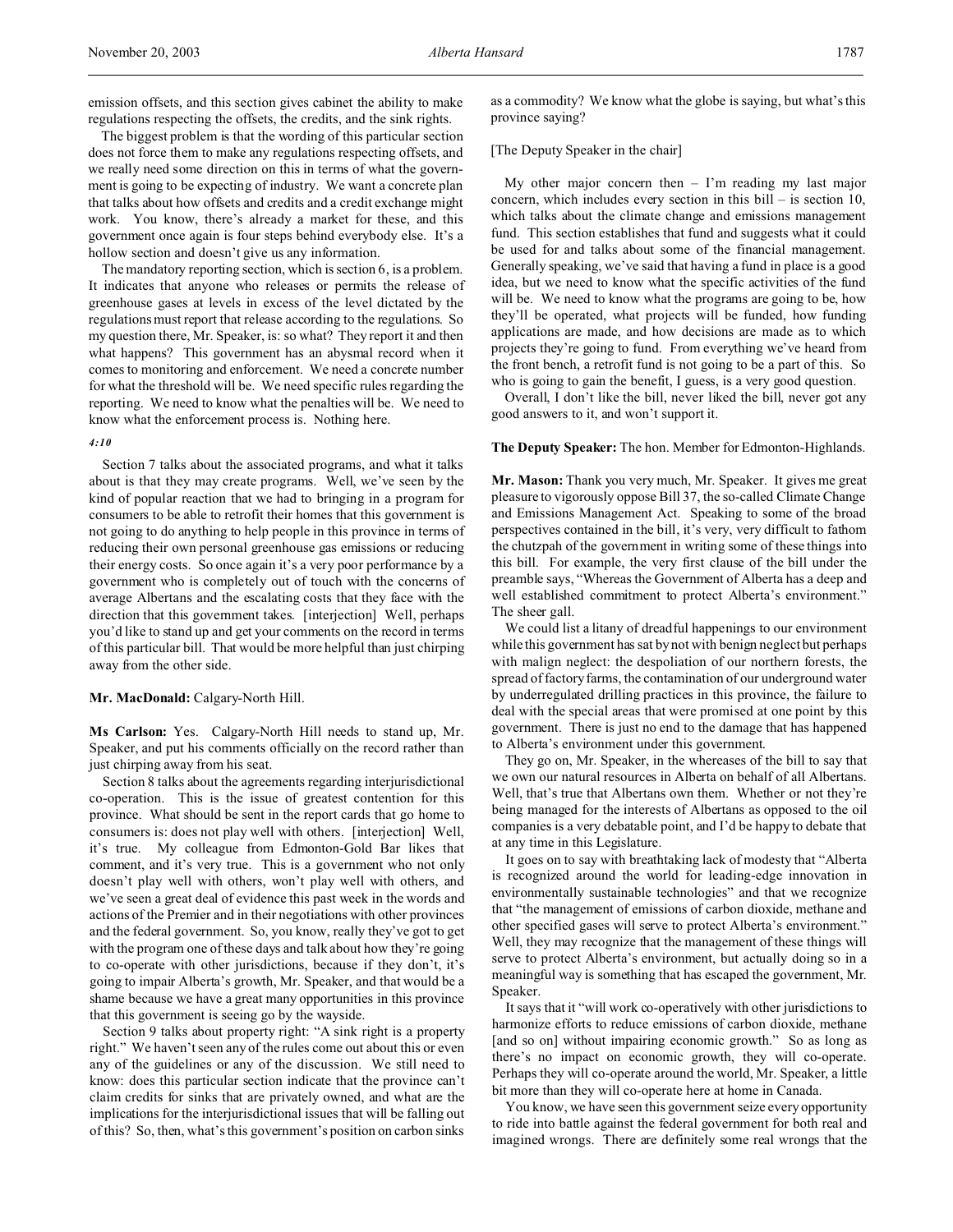Now, why are they doing that, Mr. Speaker? Well, it's pretty clear that it is easier to campaign against Ottawa than it is to defend this government's sorry record on so many issues. They would rather talk about the Wheat Board than about electricity deregulation. They would rather talk about Senate reform than meaningful insurance reform. They would rather talk about health councils than they would like to talk about laying off a thousand teachers and then hiring them back.

So it's clearly a political strategy, Mr. Speaker. Rather than defend their own record and their own actions, they would pick a fight with Ottawa. I presume that they have polling data to indicate that this is a beneficial political strategy on their part, but I do believe that Albertans will want to hold this government accountable at election time for its own actions and policies and record as opposed to the federal government's policy and record, which is also a pretty poor one. I might just add that in.

You know, we move along in this bill, and it wants to provide certainty – well, that's fine – and it says that carbon dioxide and methane in the atmosphere are not toxic. Well, that's fine, but we come to the clause "specified gas emission target," which is 3(1). I think it should be relettered to  $3(1)(w)$ , and that should be pronounced "dubya" because this is in fact the Bush formula for dealing with  $CO<sub>2</sub>$  emissions, and that is not to talk about it in terms of an absolute reduction in  $CO<sub>2</sub>$  emissions but in terms of a percentage of the gross domestic product.

## *4:20*

By doing that, they permit a steady growth in the actual absolute output of  $CO<sub>2</sub>$  from this province. That's the approach of the government. As long as they can keep the economy growing, then they're going to continue to turn out more CO<sub>2</sub>. Of course, turning out more  $CO<sub>2</sub>$  will only accelerate the changes that are produced by global warming, the climate change that the bill claims to be all about.

So we have a circular argument contained within the bill, Mr. Speaker. You start out saying that we have a commitment to the environment and that we recognize we have to manage these things. Then you insert a formula that allows the  $CO<sub>2</sub>$  emissions to continue to rise, and you come back to the same point that we're at now.

Mr. Speaker, I just want to indicate that the New Democrat opposition is strongly opposed to this bill, and I think we're the first out of the gate in respect to the importance of ratifying Kyoto. We do not believe that the ratification of Kyoto necessarily should harm the Alberta economy in any way. In fact, we believe that it provides clear opportunities for Alberta businesses to expand, and if we do want to actually become the leaders in environmental protection, then this is a real opportunity.

Of course, in very significant ways in the negotiations with the federal government, the federal government caved in to Alberta, and that's why the severe opposition to Kyoto more or less disappeared. This was introduced with great fanfare in our spring session as the pre-eminent piece of legislation that was going to be basically the flagship of legislation, yet it was allowed to just end and be reintroduced here in our fall session. That, I think, indicates that our analysis of the purpose of this bill is correct. That is to say that this bill was designed as a flag on a hill to rally the troops against Ottawa and to rally the troops against Kyoto.

When Alberta had achieved some of its goals on behalf of the oil and gas industry and when it became apparent that the federal

Liberal government had absolutely no intention of actually enforcing the Kyoto accord, then the provincial government backed off. All of a sudden the bill no longer had the priority that it initially seemed to have, and that is, in my view, directly related to the hypocrisy of the federal Liberal government on this issue. They want the thing ratified. They have no intention of really enacting it and following the goals and the guidelines that they say.

I have no reason to believe that under the new leader this is going to change. Perhaps an element of hypocrisy will be removed, but certainly the federal government will have no more interest in seriously meeting our Kyoto obligations than the Alberta government has, Mr. Speaker. I think, to the Alberta government's credit, it's at least a little more honest about where it stands.

In conclusion, Mr. Speaker, we are strongly opposed to the socalled Climate Change and Emissions Management Act, and we think that it is entirely in contradiction to the noble goals set forth in its own preamble, particularly that "the Government of Alberta has a deep and well established commitment to protect Alberta's environment for future generations."

Thank you, Mr. Speaker.

[Motion carried; Bill 37 read a third time]

### **Bill 41**

# **Alberta Corporate Tax Amendment Act, 2003**

**The Deputy Speaker:** The hon. Deputy Government House Leader on behalf.

**Mr. Zwozdesky:** Thank you, Mr. Speaker. On behalf of the Minister of Revenue it's my pleasure to move third reading of Bill 41, the Alberta Corporate Tax Amendment Act, 2003.

There has already been some very good debate on this bill over the past couple of days in fact, and I know that the Minister of Revenue has addressed the majority of the opposition's questions in Committee of the Whole last night. However, there do remain a few questions that the Minister of Revenue has committed to provide responses to, and I know he will be doing that.

I would also like to mention that we continue to hear on a daily basis the many benefits of living, working, and investing in Alberta, and Bill 41 continues this government's commitment to corporate and small business and acknowledges the positive economic effects recognized by businesses and governments throughout the country.

As such, I'm pleased to move this third reading of Bill 41 and to support the Alberta Corporate Tax Amendment Act, 2003.

Thank you.

**The Deputy Speaker:** The hon. Member for Edmonton-Ellerslie.

**Ms Carlson:** Thank you, Mr. Speaker. In fact, on this particular bill there's been very little debate. All the debate that has occurred on the bill has been by opposition members with the exception of the people who have introduced the bills on the government side of the various readings. It's a good example of the commitment that the government has to being in this Legislature. We see this week once again: it's not even 4:30 this afternoon; we are finished with the business of the day early once again. Seventy-four government MLAs can't make a commitment to talk about the business that they bring before this House.

**The Deputy Speaker:** The hon. Minister of Learning.

**Dr. Oberg:**Thank you, Mr. Speaker. In direct response to what the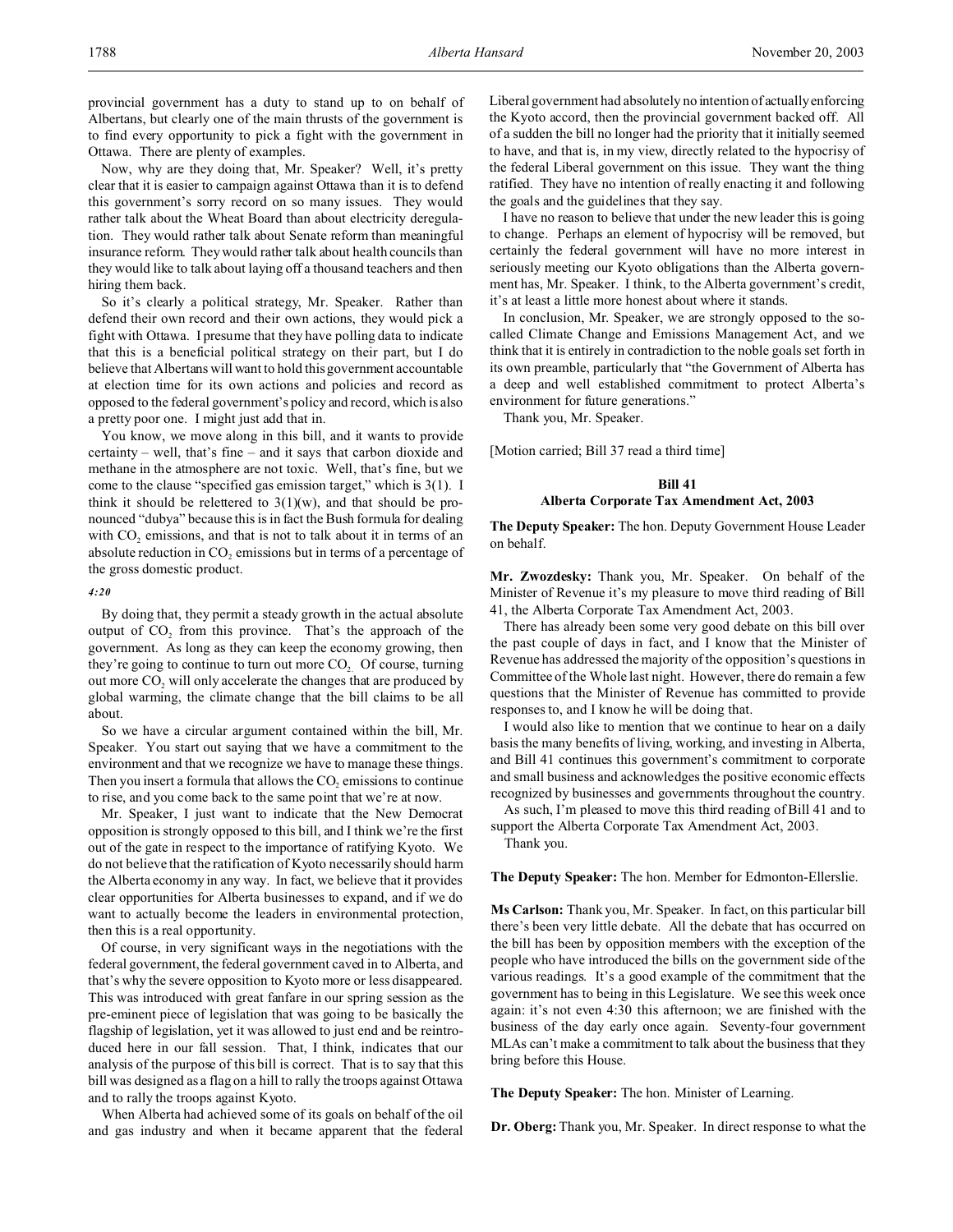hon. member just said, I have a bill before this Legislative Assembly that I would be more than happy to speak about, but through courtesy to the opposition we have asked not to speak about that until Monday.

**The Deputy Speaker:** Hon. Member for Edmonton-Gold Bar, are you asking a question or making a comment?

**Mr. MacDonald:** No. I would like to participate in debate on Bill 41. He can go first.

**Mr. Mason:** Yeah. I'd love to respond to the hon. minister's comments, but I'm going to talk to the bill, Mr. Speaker. I just want to put on record once again the New Democrat opposition's opposition to this bill or to significant parts of the bill.

Mr. Speaker, the provincial government has, I think, acted in a difficult and irresponsible manner with respect to the province's finances. They should be managing the province's finances as if we didn't have all the oil and gas revenue. They have become very dependent on this depleting source of revenue and particularly royalties from natural gas, which provide the lion's share of the extra money that this provincial government has.

What they've done in taking advantage of that depleting source of revenue is they've offered a billion-dollar tax cut to corporations, and at the same time they continue to say that they're going to maintain a high level of funding for health care, education, and other important programs enjoyed by Albertans. Yet we saw just a year ago a sudden drop in the price of natural gas, which created a crisis in the government, Mr. Speaker. It created a financial crisis because the Provincial Treasurer was so afraid that she was going to go to jail if she ran a deficit, she immediately started to slash important programs. You know, there was a sudden reduction in funding for things like programs for aboriginal children at risk, and that was a devastating blow. It wasn't because the Minister of Children's Services or the government didn't actually believe in these programs, because I think they do. They're not very high priority, but they do believe in them and they wanted to provide those programs. But all of a sudden the natural gas prices fell, and we didn't have the revenue to sustain them, so they had to cancel some of these programs, and these kids were hurt by that.

### *4:30*

The reason is that they don't pay enough attention to their basic tax base. They think that they can offer tax cuts and that they can offer different programs at the same time because they're going to finance a lot of it just out of natural gas royalty revenue and other royalty revenue. So, you know, they're on thin ice, Mr. Speaker, because these sources of revenue are temporary. The last report I saw showed that we had less than nine years of proven reserves of natural gas left in this province. So how are we going to do that and offer these big tax cuts to the corporations? This is the real problem that I have with what the government is doing, because I don't think they are being fiscally responsible. If they were, they would be putting the lion's share of that revenue aside and living within our means.

Mr. Speaker, can you imagine this government if it had to run the province of Saskatchewan? Can you imagine? Without the natural gas and the oil revenues that this province has, this government would be out on its ear within one election because they couldn't manage. They couldn't manage an economy that was half the size of this one. They couldn't manage without all of that extra oil and gas revenue. They couldn't manage. They couldn't live within their means because they're bad financial managers and they are so used

to having money. They're like a really rich kid that's never had to work, you know, never had to get out and actually earn a living. Their allowance is so big, so large that if they screw up, if they make a mistake, they can just say: "Here; this will take care of it. Here's \$2 billion for electricity rebates because, you know, we kind of screwed that up. Oh, here's \$2 billion more for natural gas rebates because we screwed that up. Oh, we laid off a thousand teachers? Well, here's a few million dollars. We'll fix that." You know, this is not responsible government.

So I think, quite frankly, that we ought not to cut out a billion dollars of our tax revenue. Quite frankly, Mr. Speaker, that's what it comes down to. We can support the small business tax reduction. We can support reductions that have been made in the personal income tax and the increase in the personal exemption, but we have to draw the line at a billion dollars in corporate tax cuts because there's no evidence whatsoever that these are going to produce any increased activity in this province. I know that's the theory of the government, but the Auditor General's report indicates that when we have these kinds of tax cut programs, we've got to have clearly defined and measurable objectives. The government doesn't have those. They are just offering a tax cut to the very corporations that support them handsomely at election time. There's no benefit that the government has proven for the average individual Albertan from these corporate tax cuts.

So I would urge all members of the Assembly to vote against Bill 41 because it's fiscally irresponsible and does not represent the best interests of the vast majority of Albertans, Mr. Speaker. Thank you very much.

#### **The Deputy Speaker:** Questions? Comments?

If none, the hon. Member for Edmonton-Gold Bar.

**Mr. MacDonald:** Thank you very much, Mr. Speaker. I rise, too, this afternoon to participate in the debate on Bill 41. My remarks certainly will not take as long, and I hope they're not as flat as the hon. Member for Edmonton-Highlands'.

### **Mr. Mason:** Flat?

**Mr. MacDonald:** As flat. Saskatchewan is a wonderful place, but it's flat. Certainly, for the New Democrats in Saskatchewan I think their greatest insurance – and we're going to talk about insurance here in a minute or two – against defeat is the past record of the Progressive Conservative government there.

#### **Mr. Mason:** The ones in jail, you mean?

#### **Mr. MacDonald:** Yes.

However, in regard to the Alberta Corporate Tax Amendment Act and what has been stated by the previous speaker, one has to at all times recognize the important contribution that small businesses make to the Alberta economy. Small businesses are under siege right now from a government that seems to be more willing to fly away than it is to stick around and try to resolve the problems, some of the financial problems that small businesses find themselves in, Mr. Speaker. The Lenny Kaplan tax cuts that are advocated in here are just what they need at this time.

They are faced with rising costs for WCB. The utility costs: I'm not going to get into that. We talked about a report from Quebec earlier this afternoon, and to our amazement we find that for power consumers in this province the study concludes that without a doubt we have some of the highest prices in Canada for customers using electricity for residential use. Also, the average price for some large